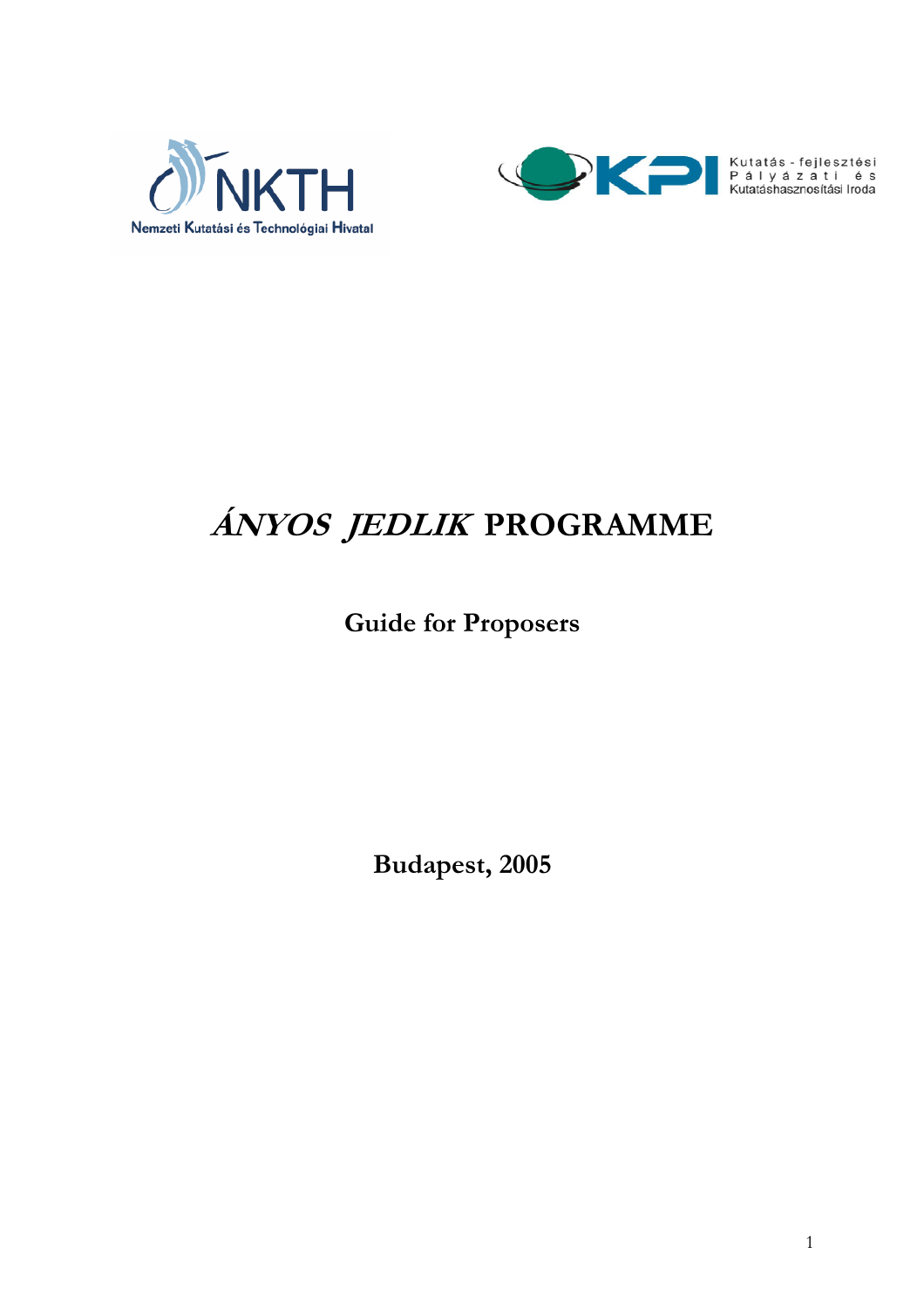## Contents

| III. General information on the implementation of Ányos Jedlik Programme16 |  |
|----------------------------------------------------------------------------|--|
|                                                                            |  |
|                                                                            |  |
|                                                                            |  |
|                                                                            |  |
|                                                                            |  |
|                                                                            |  |
|                                                                            |  |
|                                                                            |  |
|                                                                            |  |
|                                                                            |  |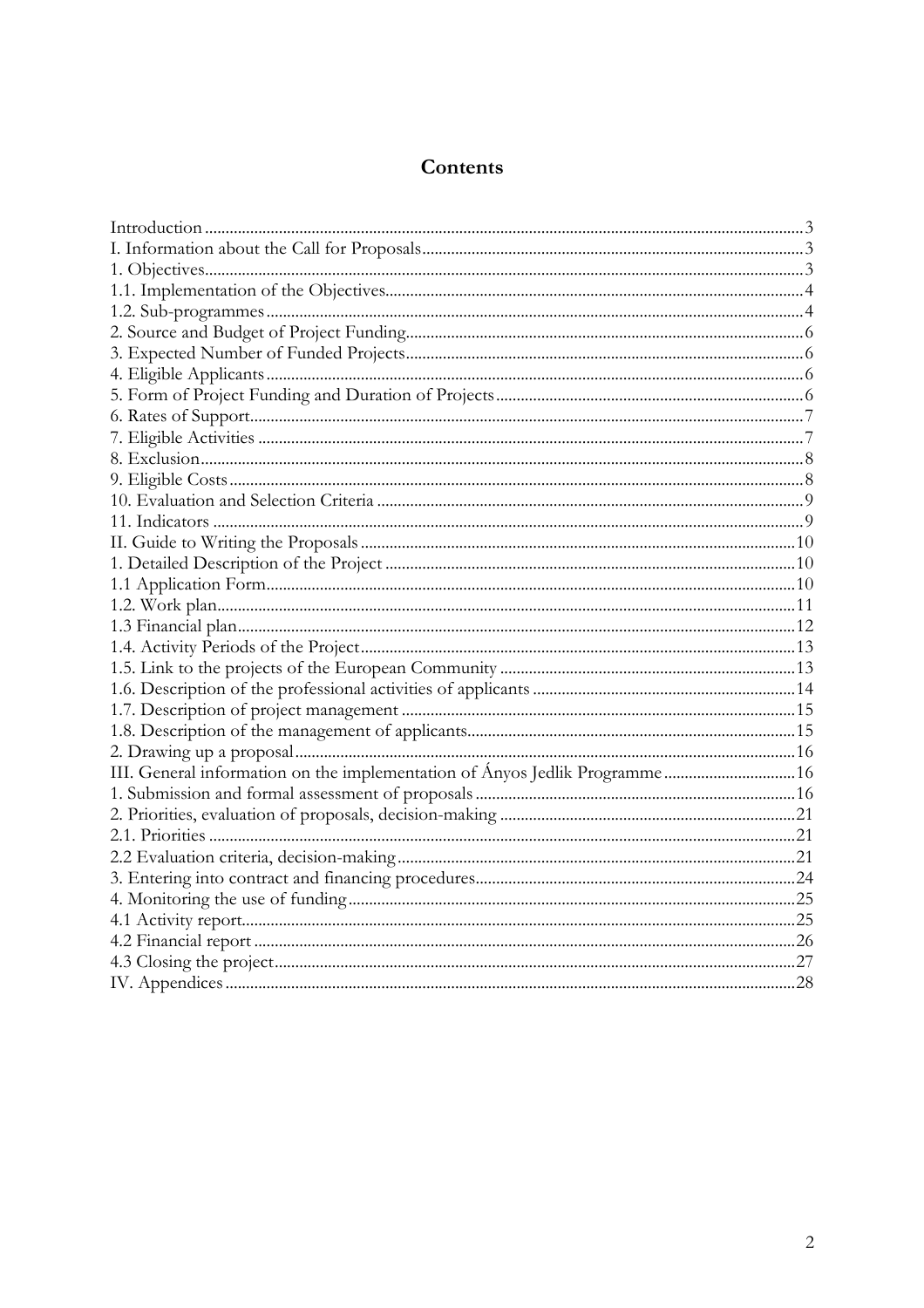## **Introduction**

The National Office for Research and Technology announces a call for proposals titled *Ányos Jedlik Programme* (earlier: National Research and Development Programme - NRDP).

This *Guide for Proposers* contains the following chapters:

- I. **Chapter I: Information about the Call for Proposals** This chapter contains information about the sub-programmes of the call, the eligible applicants, the intensity of support and eligible costs.
- II. **Chapter II: Guide to Writing the Proposals** This chapter contains detailed information, data and requirements which are essential for producing eligible proposals.
- III. **Chapter III: General Information about the Procedures of Ányos Jedlik Programme** This chapter provides general information about how to submit proposals, how the evaluation and decision-making process works and how contracted funding is disbursed to successful applicants.
- **IV. Chapter IV: Appendices**

## **I. Information about the Call for Proposals**

#### **1. Objectives**

The integrated programme strives to promote long-term economic and national development in Hungary. The direct objective of the programme is to provide funding for projects falling in line with the thematic priorities and aiming to:

- improve the competitiveness of the Hungarian economy,
- achieve scientific and technological breakthrough of the given field,
- concentrate material and intellectual resources,
- implement task- and exploitation-oriented, as well as focused research and development schemes by meeting the appropriate staff requirements,
- establish coherence among basic and applied research, as well as technological development,
- strengthen the co-operation of Hungarian research and development workshops, and improve economic relations,
- engage young graduates to research (PhD students and postdocs) at new, knowledgeintensive workplaces and encourage them to pursue careers in science; to promote the mobility of researchers; as well as encourage the return of successful Hungarian researchers living abroad.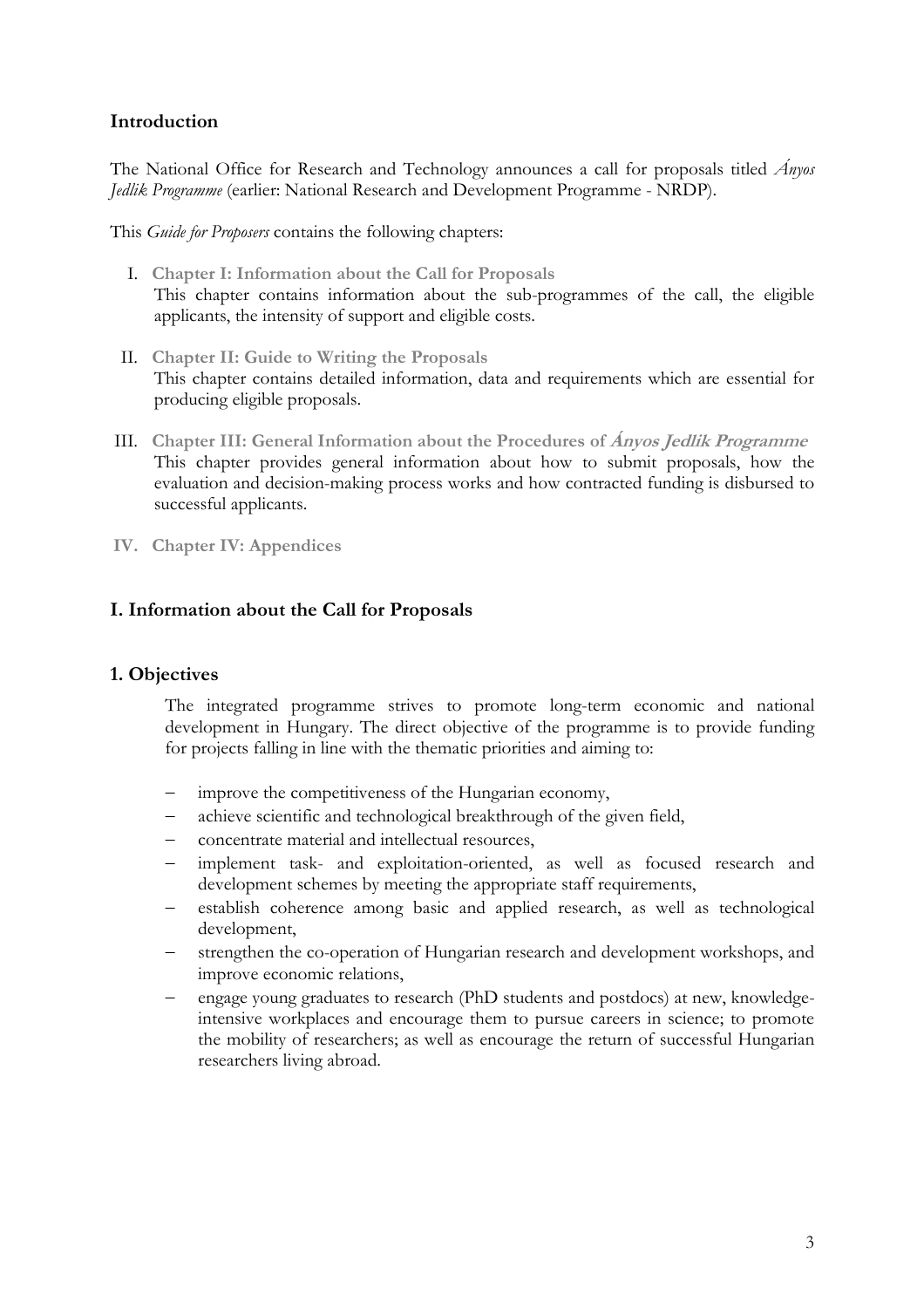## **1.1. Implementation of the Objectives**

Those projects will receive funding which promise international scientific results, aim at elaborating and demonstrating innovative materials, products, devices, procedures, technologies and services with significant intellectual added value, and which are implemented through the cooperation of enterprises and public research units.

## **1.2. Sub-programmes**

**Ányos Jedlik Programme** will provide funding for R&D projects in the following thematic and horizontal sub-programmes:

#### **Sub-programme 1: Life Sciences**

Bio-medical research; in particular the application of state-of-the-art and highly efficient molecular biology methods. Genomic and pathogenomic research, molecular pharmaceutical research. Elaborating biotechnological processes for pharmaceutical application and producing high value-added products. Up-to-date research in pharmacology, pharmacotechnology. Elaborating and developing new methods, processes and instruments for detecting, preventing and treating deseases.

#### **Sub-programme 2: Information and Communication Technologies**

Information and communication technology research of utmost importance and highly innovative development; particularly concerning imbedded systems, ad-hoc and sensornetworks, man-machine interfaces, broadband data-transmission, software technology, semantic web and ontologies, analogue calculating methods and devices, medical technology applications and information security.

#### **Sub-programme 3: Environmental Protection**

Development-oriented environmental research; particularly concerning minimizing waste of production technologies and products, developing new methods for waste utilization in production and power-production, elimination of pollution, new sewage treatment procedures, environmental safety research, renewable energy exploitation, especially thermal water energy exploitation, combined heat and power-production based on geothermy and biogas, as well as producing, storing and power-production utilisation of hydrogen.

#### **Sub-programme 4: Agro-food Business and Biotechnology**

Molecular biology based animal and plant breeding: functional genomics, research and development increasing the effectiveness of agriculture, forestry and game-stock management, research and development in animal health and plant protection, agro-food business research concerning competitiveness and EU integration, bioconversion processes, research and development concerning food production technologies and food safety.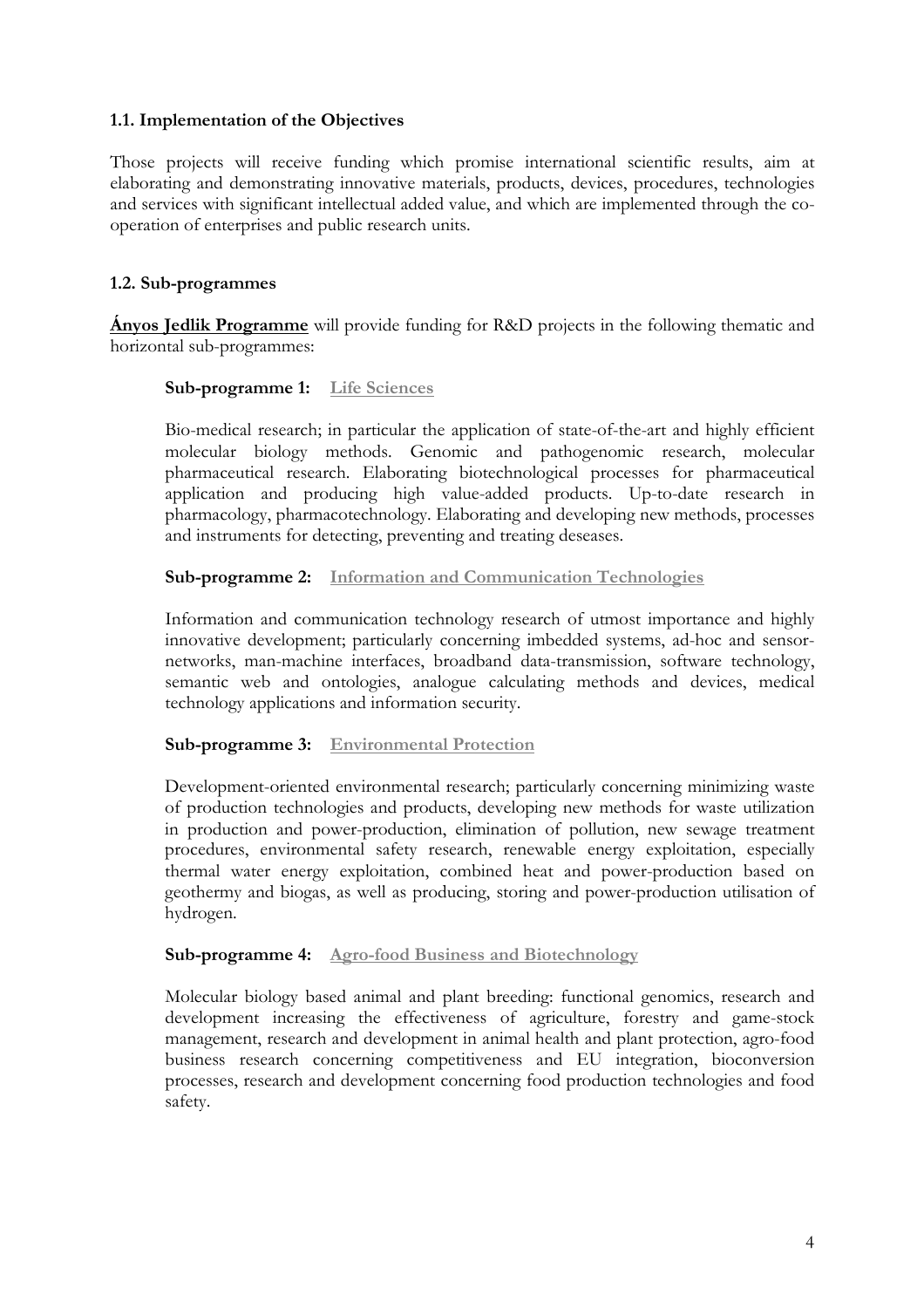#### **Sub-programme 5: Materials Science**

High-quality materials science research; particularly concerning the development of new materials, environment friendly materials-technology research, research carried out for the utilization of multifunctional and intelligent materials, nano- and microtechnologies, development of composites, application-driven integration of nanotechnologies, new materials and new technologies, as well as research in the forming and qualifying of materials at molecular level.

## **Sub-programme 6: Social Challenges of Technological Development; Studies, Analyses, Concepts**

Research activities, analyses, studies and concepts related to technology, economy and social sciences providing base for scientific research and technology innovation policy.

Basic research providing base for scientific research and technology innovation policy, particularly concerning the following:

- protection, management and reconstruction of animate and inanimate values of nature, research providing base for introducing environment friendly management systems, stability, resistance and biodiversity preserving strategies of ecosystems, evaluation of biological processes in surface water and founding of biological disaster response strategies,
- risk factors of climate change, adaptation possibilities, development of responsestrategies to changes, long-term forecast of processes describing changes, consequences of the changes on agriculture and the necessary steps, the dynamics and estimated regional impact of global changes.

Analyses, studies and concepts related to technology, economy and social sciences in order to examine the competitiveness of Hungarian society and the social environment and impact of research, development and innovation; especially:

- research on healthcare, health policy and health management, new potentials for preserving health and prevention of diseases, improving rehabilitation and increasing the quality of life of the disabled,
- exploring the relationship between man and his environment, environment evaluation (soil-, water- and air-quality, sound level, effect of chemicals), studies of environmental impact on human health, possibilities to raise environmental awareness, assessment of environment protection technologies, protection and preservation strategies of the built environment,
- research of the impact of technological changes on society, links between technological innovation and economic competitiveness, social and economic exploitation of the results of research, development and innovation, as well as their impact on improving living conditions,
- Hungary's competitiveness in the EU, examining the social, regional and ethnic impact of integration, the economic an social aspects of sustainable development.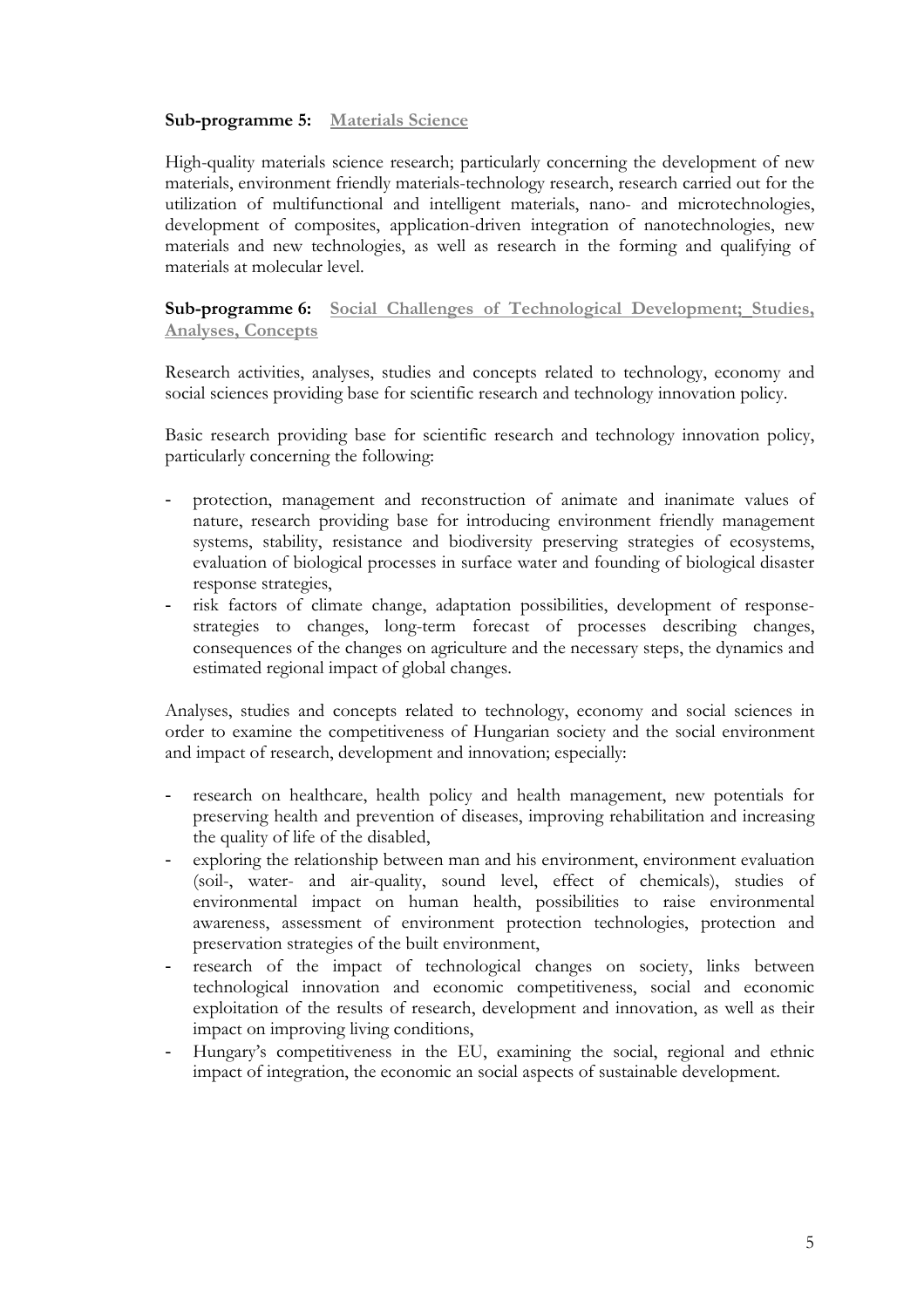## **2. Source and Budget of Project Funding**

**To achieve the objectives of the programme, the National Office for Research and Technology allocates** HUF 11 billion **from the** Research and Technology Innovation Fund**.**

## **3. Expected Number of Funded Projects**

The expected number of projects receiving funding is: 30-50

## **4. Eligible Applicants**

Under **Sub-programmes 1-5** of this call, research consortia established to carry out R&D projects (hereinafter referred to as "consortium" or "consortia") shall be eligible for funding. Any enterprise registered in Hungary, with or without legal personality, any public body or institution, or any non-profit organization with legal personality may become consortium-members.

A **maximum** of **8** members may participate in a consortium. During evaluation, **priority** shall be given to proposals submitted by **enterprise-led consortia**.

Under **Sub-programme 6** of this call, the same organizations shall be eligible. However, forming a consortium or involving enterprises shall not be compulsory.

Though organizations registered abroad may become consortium-members, they, however, shall not be eligible for funding under the programme, neither can they become the leaders of eligible projects.

Under **sub-programmes 1-5** at least one of the members of the consortium must be public or public interest research organization (university, college, research unit of the Hungarian Academy of Sciences, specialized or foundation-run research institute) and one of the members must be an enterprise.

## **5. Form of Project Funding and Duration of Projects**

**Form of funding**: final grant disbursed to the beneficiary with no repayment obligation (hereinafter referred to as "grant").

In the case of enterprises the funding is considered as **research and development** funding. The funding shall be transferred directly to consortium members according to the provisions of the funding contract.

The **duration of projects** under the call shall fall between a minimum of 1 and a maximum of 3 years.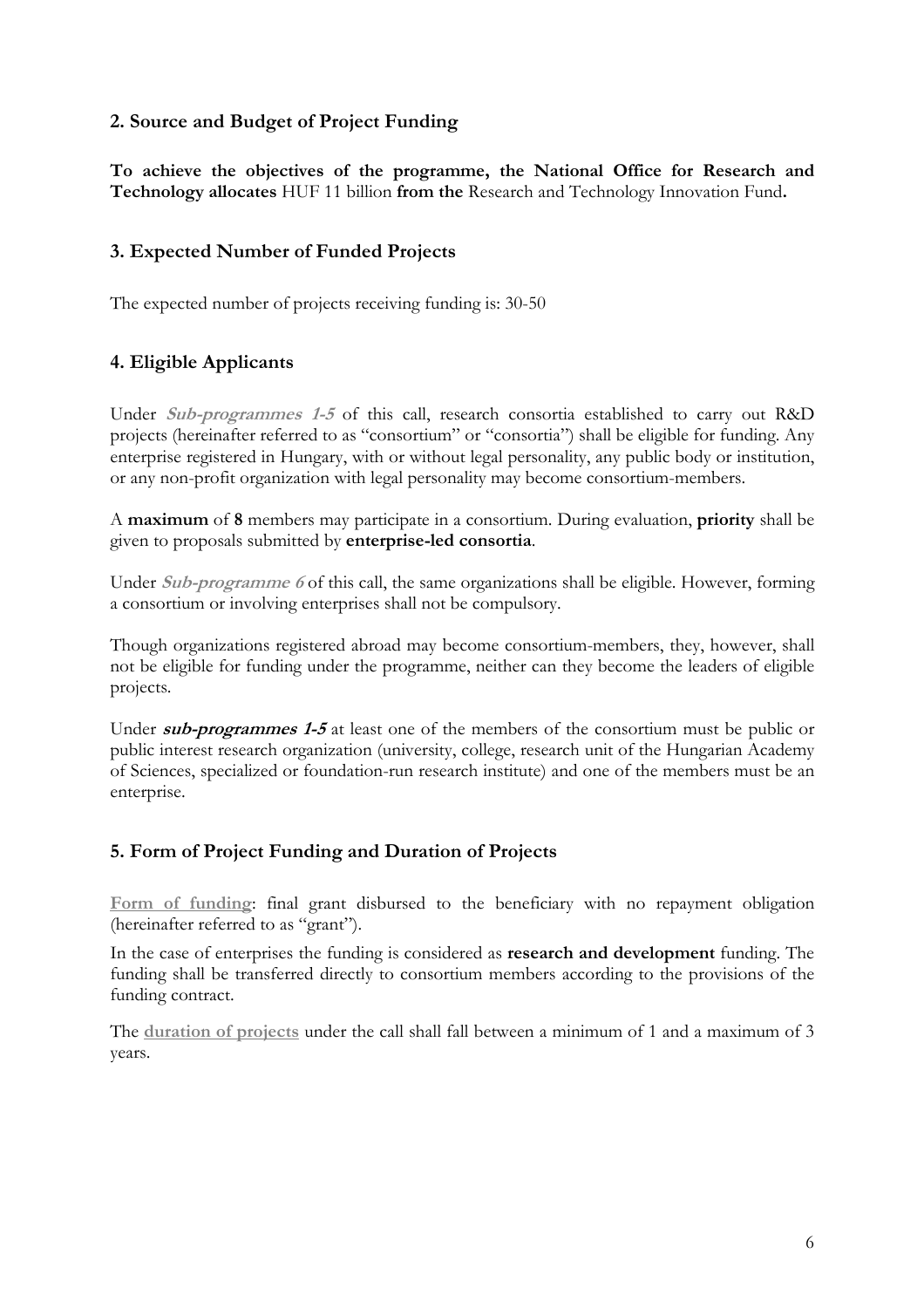## **6. Rates of Support**

The total amount of state aid provided for enterprises participating in the project must not exceed the rate laid down in Annex 1. of 133/2004 (IV. 29.) Government Decree. This limit should be explicit in the funding contract.

Maximum Rate of Support under the Programme (Standard rates)

- **in the case of public bodies and non-profit organizations with legal personality**  100% of total eligible costs,
- **in the case of enterprises**
	- o basic research: 100%,
	- o applied research: 60%,
	- o experimental development: 35% of total eligible costs.

Possible increases of standard rates:

- 1. +15% for projects linked to EU R&D Framework Programme,
- 2.  $+10\%$  for small and medium enterprises (meeting the definition of an SME),
- 3.  $+10\%$ <sup>1</sup> for projects involving international co-operation.

More than one possible increase may apply cumulatively. However, the total, cumulative funding intensity must not exceed 75% for applied research and 50% for experimental development.

Under **Sub-programmes 1-5** the minimum amount of requested grant is **HUF 300 million** per project for the total duration of the given project. The grant is a "matching fund", so applicants are expected to contribute their own financial resources to the project – this amount depends on the project activities and the applicants' organization form.

#### The **minimum rate of funding requested by enterprises should be 35% of the total** requested support.

Under **Sub-programme 6** state funding may cover all eligible costs of the project. The **minimum** amount of requested grant in this sub-programme is **HUF 20 million**.

#### **7. Eligible Activities**

Ányos Jedlik Programme provides support for a wide range of R&D research projects. Eligible activities are: basic research, applied research and experimental development. However, it must be noted that basic research activities shall only receive funding together with related applied research activities.

The **cost-rate for each type of activity** should fall within the percentage-limits of the total project cost indicated below:

| basic research           | max. $30\%$           |
|--------------------------|-----------------------|
| applied research         | min. 50 %, max. 100 % |
| experimental development | max. $50\%$ .         |

<sup>&</sup>lt;sup>1</sup> The increase of standard rates of support (t%) by  $x\%$  means that the maximum rate of support will change to t+x%. E.g.: in the case of basic research projects which are carried out in international co-operation (where t=60% and x=10%) the maximum rate of support will be 70%.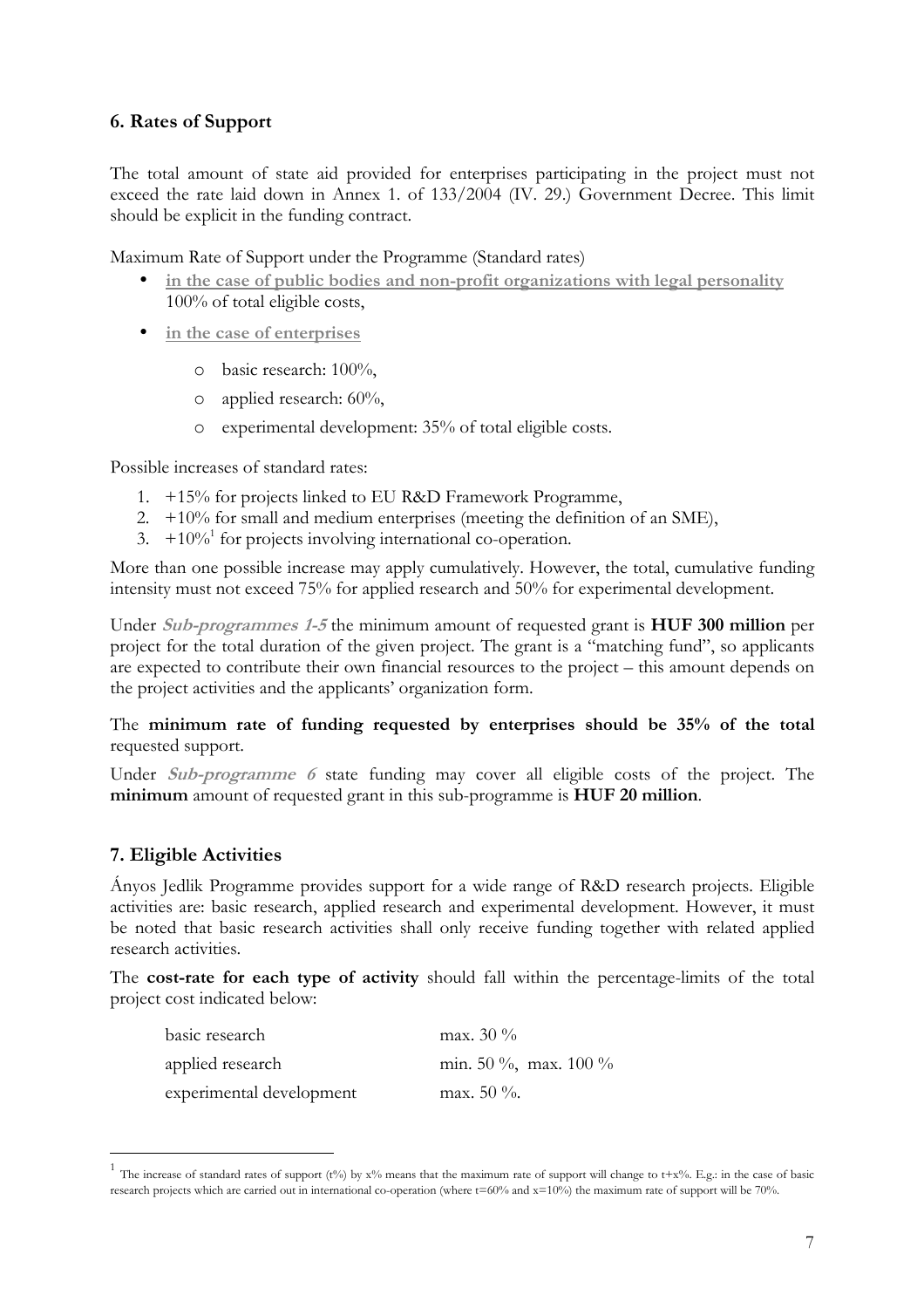Under sub-programme 6 the rate of basic research may reach 100%. In this case providing own resources is not necessary, thus support for the total costs of the project may be requested.

R&D funding shall only be provided for enterprises if the funding promotes research and development beyond the regular activities of the enterprises.

Only those enterprises should apply with basic research activities which have competent research teams. Further criteria are: members of the research-team must include qualified researchers (PhD), who have international basic-research publications covering the same field as the proposed project (publications must not be older than five years old).

## **8. Exclusion**

Any participant who

- *a)* is subject to bankruptcy or liquidation proceedings, or dissolution procedure;
- *b*) has been guilty of making false declarations during earlier calls under the Fund or under the targeted allocations provided by (2) of §(16) of the Act XC of 2003 on the Research and Technology Innovation Fund, or has breached its obligations arising from an earlier funding contract;
- *c)* has had expired public dues for more than 60 days;
- *d)* has had expired liabilities to the Fund or to the targeted allocations provided by (2) of §(16) of the Act XC of 2003 on the Research and Technology Innovation Fund for more than 60 days;
- *e)* intends to carry out activities or projects not complying with environmental requirements;
- *f)* has not got the necessary permits issued by the competent authority for the proposed activities;

shall be ineligible, shall be excluded from the evaluation procedure and shall not receive financial contribution under the programme.

## **9. Eligible Costs**

- Only actual personnel costs (researchers, technicians, project leader, other supplementary staff etc.) directly involved in the given research project shall be eligible. Personnel costs should be calculated in compliance with  $(1)-(3)$  of  $\sqrt{ }79$ . of Act C. of 2000 on Accounting (hereinafter referred to as Act on Accounting).
- Wage related charges (taxes and contributions) calculated pursuant to (4) of  $\sqrt{79}$ . of the Act on Accounting – shall be eligible.
- Only the actual costs of materials, services (e.g. consultation, communication, technical, research services) and other services (service procedure fee, auditing) directly used for the implementation of the project shall be eligible. These costs should be calculated in accordance with (2)-(4) of §78. of the Act on Accounting.
- Cost-items that form a part of the book value calculated pursuant to  $\sqrt{47}$ . 48. and 51. of the Act on Accounting – of equipment (devices, equipments) used exclusively and regularly for research activities shall be eligible.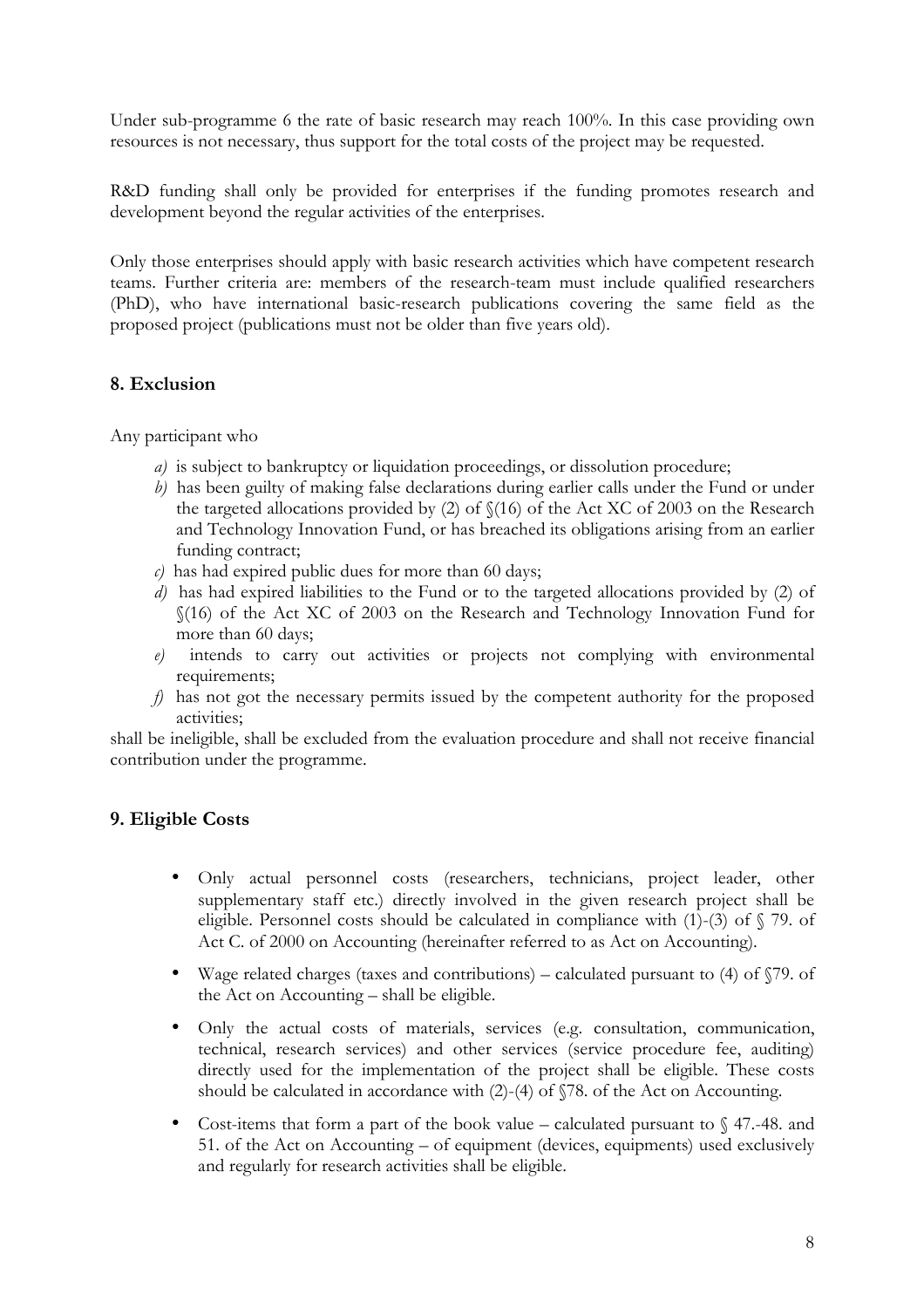• Cost-items that form a part of the book value – calculated pursuant to  $\sqrt{9}$  47.-48. and 51. of the Act on Accounting – of intangible assets (e.g. intellectual property) used exclusively and regularly for research activities shall be eligible. According to (7) of § 25. of the Act on Accounting, costs of intellectual property can be taken into consideration – under the programme – only if the beneficiary has purchased them from another organization.

Actual overheads incurred under the project are eligible. However, it must be noted that the total overheads per consortium-member must not exceed 5% of the total of the grant and the own resources of each member.

A maximum of 5% of the grant can be used to cover the costs of co-ordination activities. The distribution of this 5% among participants should be specified by the consortium agreement. Only personnel costs, charges directly related to personnel costs and material costs shall qualify as overheads and co-ordination costs.

Costs incurred under project activities preceding the submission of proposals shall not be eligible.

## **10. Evaluation and Selection Criteria**

- Conformity of the project proposal with the objectives of the call and the priorities of the given sub-programme
- Professional, scientific and technological content and novelty of the proposal
- Feasibility of the project proposal, coherence, scheduling and monitoring of workpackages
- Financial plan of the project proposal and validity of costs
- Competence of participants (including the mobility of human resources necessary for implementation), number of newly created workplaces for researchers (PhD students, postdocs, returning researchers – only under Sub-programmes 1-5.)
- Management structure, during evaluation priority shall be provided for consortia led by enterprises
- Prospective economic and social exploitation of results in Hungarian and international environment
- The impact of the project proposal on the given field in Hungarian and international environment

## **11. Indicators**

Impact indicators serve monitoring, strategic planning and ex-post evaluation aims.

Exploitable results of project

- Number of newly developed products, services, technologies
- Number of submitted and issued patents (Hungarian, PCT, international)
- Number of other protected industrial property

Scientific results

- Number of publications (including lectures) in Hungary and abroad
- Number of dissertations; PhD
- Number of new international projects as a result

Human resources

- Number of PhD students involved in the project
- Number of new postdocs involved in the project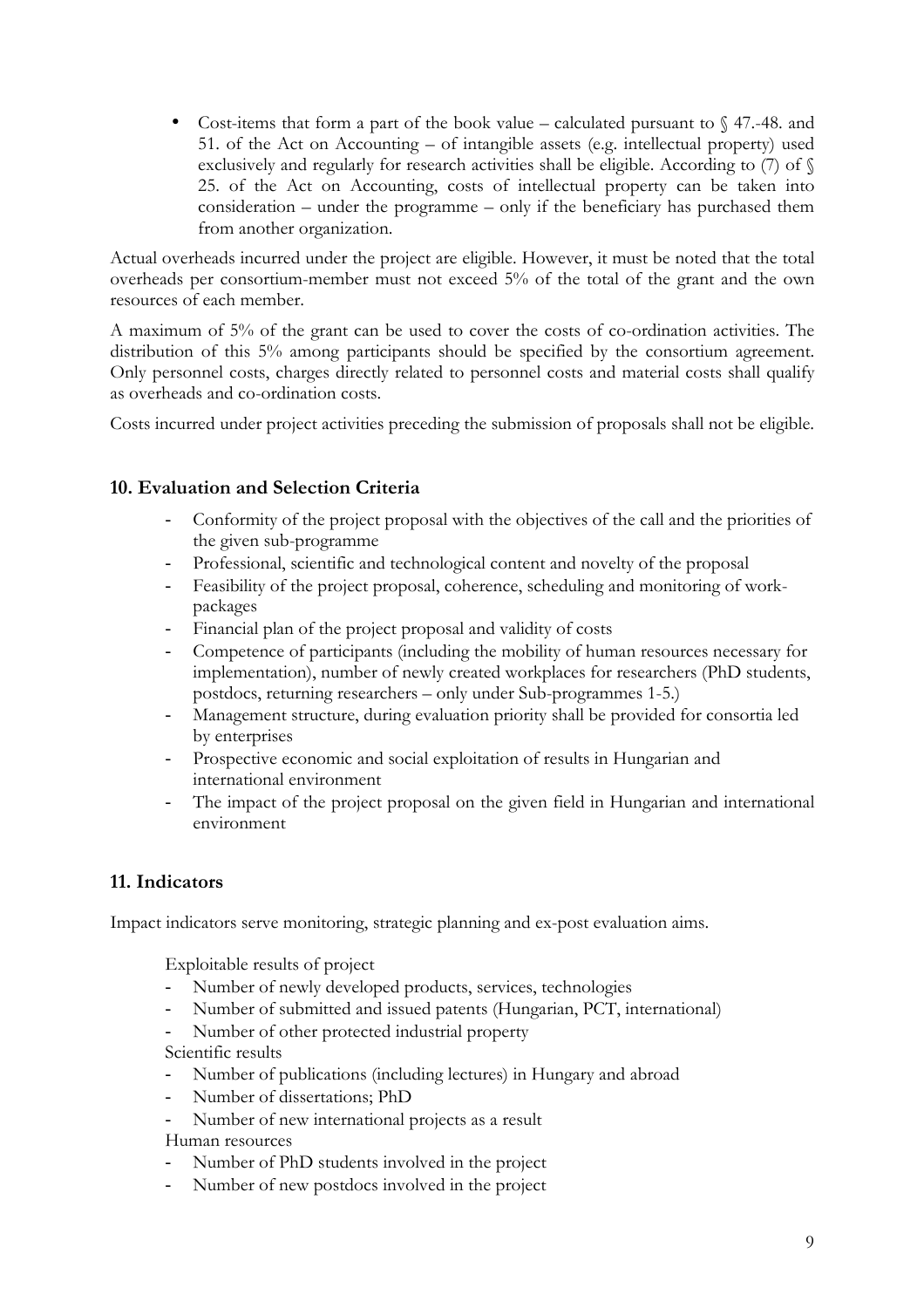- Number of researchers who returned from abroad to carry out the project
- Number of workplaces created by the project
- Number of results exploited in education / training
- Economic exploitation
- Number of companies exploiting the results
- Amount of extra turnover (HUF) and/or cost reduction (HUF) as a result of the project

Social exploitation

- Implementation of horizontal approaches (sustainable development, environmental protection, equal opportunities, security, reducing regional disparities)
- Dissemination of project results

Other special monitoring indicators applying specifically to the project provided by the applicants

The consortium provides the funder with the planned and actual values of indicators at the beginning of the project, in the periodic reports and at the end of the project.

## **II. Guide to Writing the Proposals**

## **1. Detailed Description of the Project**

## **1.1 Application Form**

An Excel file titled 2005InnovAlapKitoltesiUtmutato… contains a guide for the Application Form. The Application Form can be found in another Excel file titled 2005InnovAlapPalyUrlap… The form and its guide are available for download from: www.kutatas.hu and www.nkth.gov.hu. (The links are located right next to the Call for Proposals). Please read the instructions of the guide carefully and fill in the form accordingly.

The Application Form has a twofold function. On the one hand, it contains the details of the project, on the other hand, that of the consortium members, as well as the financial plan breakdown for different reporting periods in both cases. Thus **it is strongly recommended that the financial plan in the Application form should be filled in after the work-plan (including the work packages and the corresponding activity periods) has been compiled**.

In the case of **consortia**, start with filling in the first three worksheets (details of the project) of the excel file. These are the following:

- worksheet titled "11. Details of the Project/Proposal", KfPalyazat#2-1\_11
- worksheet titled "11a Details of the Project/Proposal-Continued", KfPalyazat#2-1a\_11a
- worksheet titled "Budget of the Proposal", KfPalyazat#2-2\_12.

Then each consortium member must fill in 2 worksheets in the following way:

The first consortium member (co-ordinator) fills in 2 worksheets:

- worksheet titled "21. Details of the Applicant", KfPalyazat#2-3\_21-1,
- and worksheet titled "22. Budget of the Applicant", KfPalyazat#2-4\_22-1.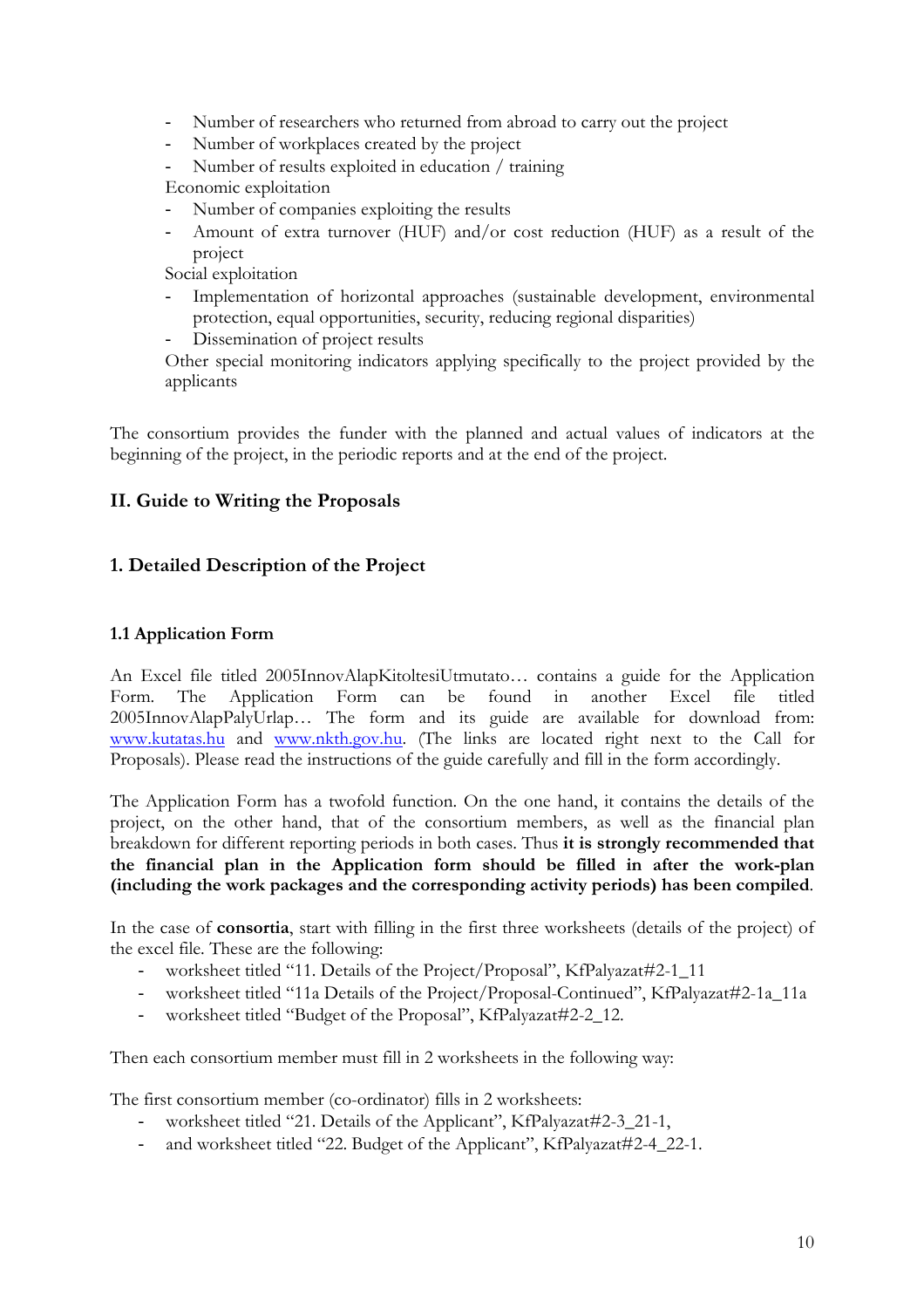The second consortium member fills in 2 worksheets:

- worksheet titled "21. Details of the Applicant", KfPalyazat#2-3\_21-2,
- and worksheet titled "22. Budget of the Applicant", KfPalyazat#2-4\_22-2.

And so on for each consortium member. Please make sure that the **co-ordinator institute is the first** among the members.

Attention! Cost-boxes on worksheet titled "Budget of the Project/Proposal", KfPalyazat#2-2\_12, cannot be filled in directly. These boxes are filled in automatically based on the data supplied on worksheets "22. Budget of the Applicant", KfPalyazat#2-4\_22-1, KfPalyazat#2- 4\_22-2, etc.

In the Application Form **only the yellow and green fields (the latter for authorized signature) can be filled in directly, all the other fields are write protected.** Orange fields are filled in either automatically based on data in other fields, or by selecting an item from a pop-up list. Thus **it is impossible to modify white fields or directly type in orange fields**.

Guidelines for filling in the budget fields

- **The total budget of an activity period should be indicated in the year when the given activity period ends**, **i.e. when the financial report is submitted**. In the case of a project starting at the end of 2005, the first activity period will definitely end in 2006, thus no costs should be indicated for 2005.
- **The amount of advance payment may be 100% for public institutions, and maximum 90% for other institutions (enterprises, foundations etc.).**
- **Advance payment should be indicated in the column of the reporting period when the advance payment shall be used.**
- **All costs indicated in the charts excluding 12at, 12au, 22at and 22au must include non-deductable VAT.**
- VAT can only be deducted from costs planned to be covered by own resources, as **VAT of costs covered by state support is non-refundable.**
- The lines: "Included overheads, co-ordination" of the chart are not extra costs, these costs are already included in the costs in the lines above. These fields must be filled in.

In the case of consortia, the printed Application Form makes 3 pages, and further 2 pages for each consortium member. The first three pages contain data about the project, while further worksheets contain the details of consortium members. On top of the  $3 + 2$  pages (the latter per consortium member) there is no need for printing out additional, empty worksheets.

#### **1.2. Work plan**

Prepare the **detailed description of the** proposed **project** in **maximum 15 pages**. Content requirements:

- Describe the objective(s) of the project. Describe the innovative nature of the objectives in Hungarian and international context.
- Give a summary of the applicants' activities preceding the project and providing grounds for it. Present the results already achieved by the applying R&D organizations.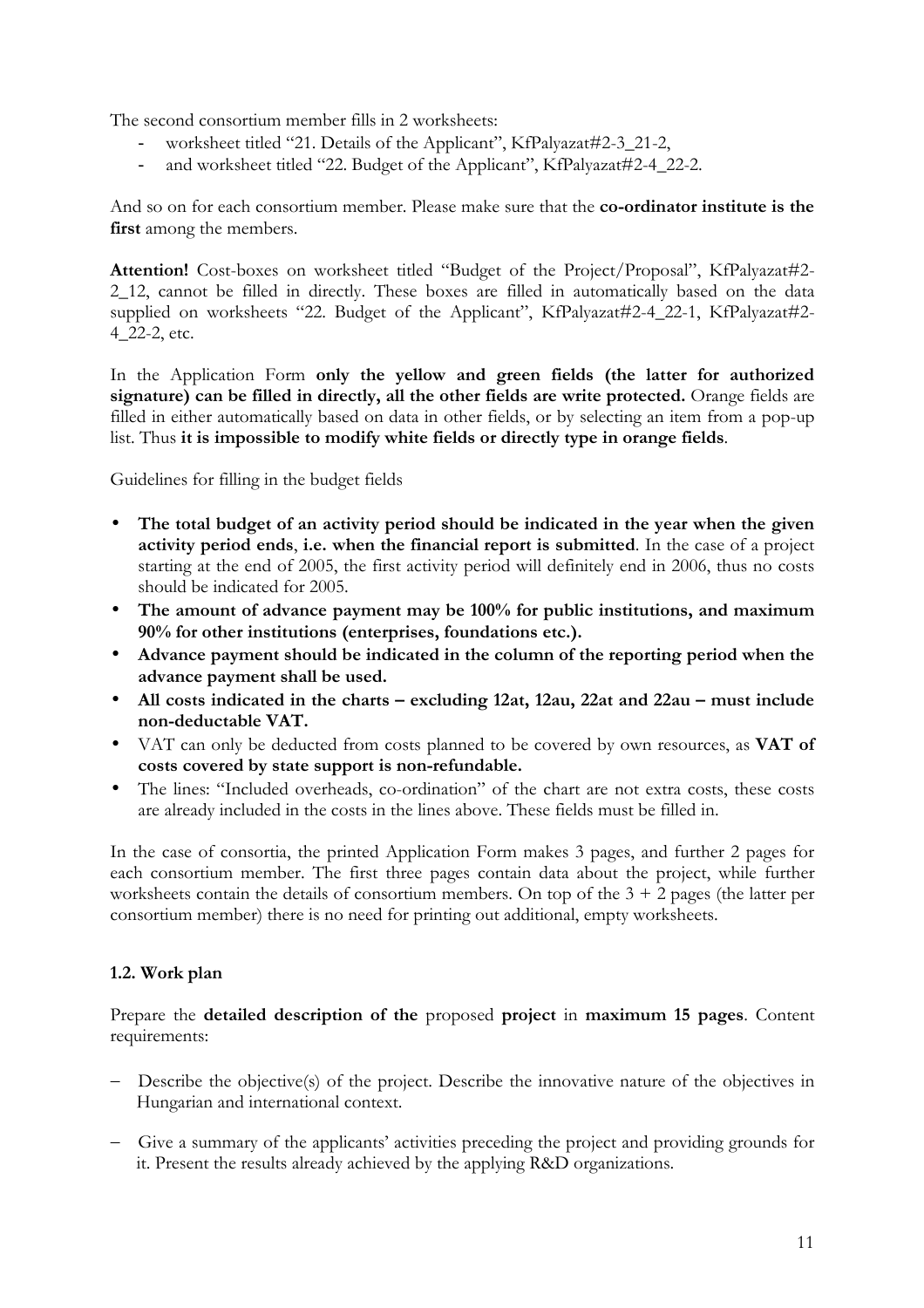- Describe the activities of the proposed project. Coherence and justification of planned work packages, basic research, applied research and experimental development activities. Professional and scientific content, implementation steps, scheduling and expected results of tasks. Sum up the planned tasks according to Table 1.
- Describe the **exploitation** possibilities, expected economic results and other direct or indirect impacts of the project. Expected results of marketing new products, processes or services as results of development activities at international and Hungarian level (amount, lifecycle period, economic result over investment etc). Prepare professional economic analysis, feasibility study or business plan if necessary.

|                | <b>TADIC 1.</b> LASK UCSCILIDITUM |                                   |                                |                    |                                                 |                               |                     |              |
|----------------|-----------------------------------|-----------------------------------|--------------------------------|--------------------|-------------------------------------------------|-------------------------------|---------------------|--------------|
| Num<br>ber     | Name of Task                      | Consortium<br>members<br>involved | Leader of the<br>task (person) | Start date<br>day) | End date<br>(year, month, (year, month,<br>day) | Cost of task*<br>$(1000$ HUF) | Type of<br>$task**$ | Deliverables |
| $\mathbf{1}$   |                                   | 2.<br>                            |                                |                    |                                                 | $\boldsymbol{0}$              |                     |              |
| $\overline{2}$ |                                   | 2.<br>$\cdots$                    |                                |                    |                                                 | $\boldsymbol{0}$              |                     |              |
| $\overline{3}$ |                                   | 2.<br>                            |                                |                    |                                                 | $\boldsymbol{0}$              |                     |              |
| $\overline{4}$ |                                   | 1.<br>2.<br>                      |                                |                    |                                                 | $\bf{0}$                      |                     |              |

**Table 1**: Task description

\* The sum must contain non-deductable VAT

\*\* Basic research, applied research, experimental development

## **1.3 Financial plan**

## **Describe in detail and justify the following costs in the Financial plan:**

- the amount and scheduling of advance payment (for all relevant activity periods), if requested;
- if you want to receive reimbursement on overheads, its expected amount;
- other material expenses which exceed net HUF 5 million;
- purchase plan (including the amount and estimated price) of R&D equipments and intangible assets exceeding net HUF 5 million (with identifiable name, however, there is no need for the exact type)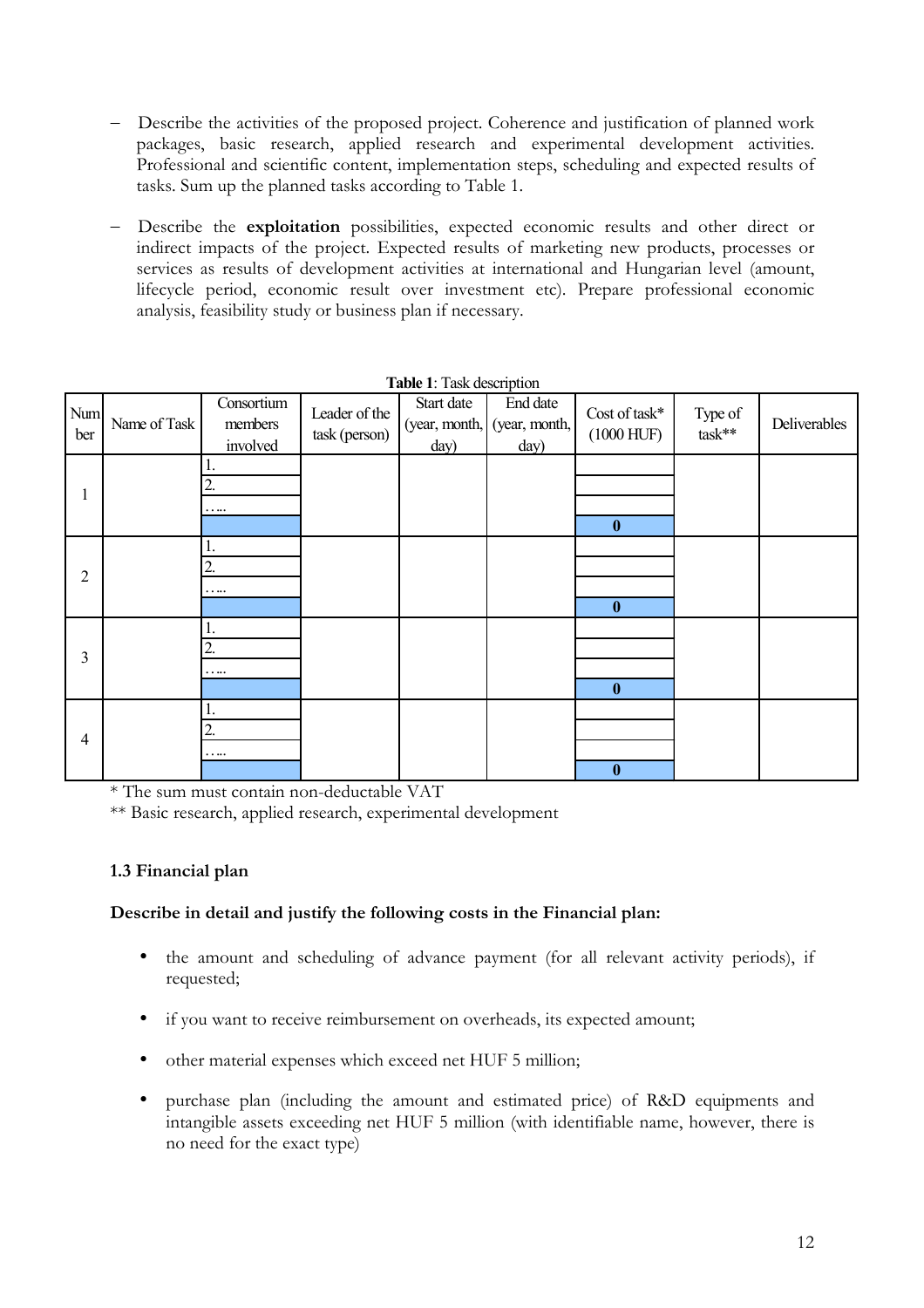• if the planned total cost of subcontracting exceeds 10% of the total project budget or HUF 20 million, describe the tasks to be carried out by subcontractors and their expected costs. If, during implementation, the actual subcontracting fees deviate from the planned figures by more than 10%, describe the reasons for the deviation in the activity report.

Consortium members registered abroad have to fill in the Application Form (pages 21. and 22.) with 0 expenses. These members have to sign these pages and the Declaration of Intent about joining the consortium

*The Budget plan must be realistic*, as proposals containing unjustified costs will be refused.

## **1.4. Activity Periods of the Project**

Design the activity periods, the end date and deadlines for activities and financial reports of the project according to the work plan. Each reporting period should be closed by an activity and a financial report. Plan 1 (or in exceptional cases 2) reporting period(s) annually.

Then, **in Table 2**, list which work packages (of the tasks described in **Table 1**) are going to be carried out by which consortium member for each period. Also put down the estimated costs of the consortium member per period.

Costs must include non-deductable VAT.

There is no limit on the number of planned work packages per period.

Each reporting period must end with an activity report and a financial report. If you schedule the end of the reporting period after 31<sup>st</sup> of October, expect the corresponding reimbursement to be transferred in the following year.

| Report $No \ll x$       | Time of Report:                                 |                           |
|-------------------------|-------------------------------------------------|---------------------------|
| Name: consortium member |                                                 |                           |
| Title of work packages  | Content of workpackages in the reporting period | ork package cost (HUF 100 |
| Task y. Workpackage z.  |                                                 |                           |
| $\cdots$                |                                                 |                           |
| $\cdot \cdot \cdot$     |                                                 |                           |
| $\cdots$                |                                                 |                           |
|                         | Total:                                          |                           |

**Table 2**: Work package and financial plan for each activity period per consortium member

**Make sure that dates and costs provided in Table 2 correspond to the data in the Application Form.**

## **1.5. Link to the projects of the European Community**

If a programme is linked to the RTD Framework Programme of the European Community, it should be described how the programme is related to the international project, what are the similarities and differences between them, which organizations participate and carry out what tasks and what are the deliverables. A summary should be provided of the tasks of the applicant in the two projects, especially with regards to funding resources.

If the funded enterprise takes part in an EU project and: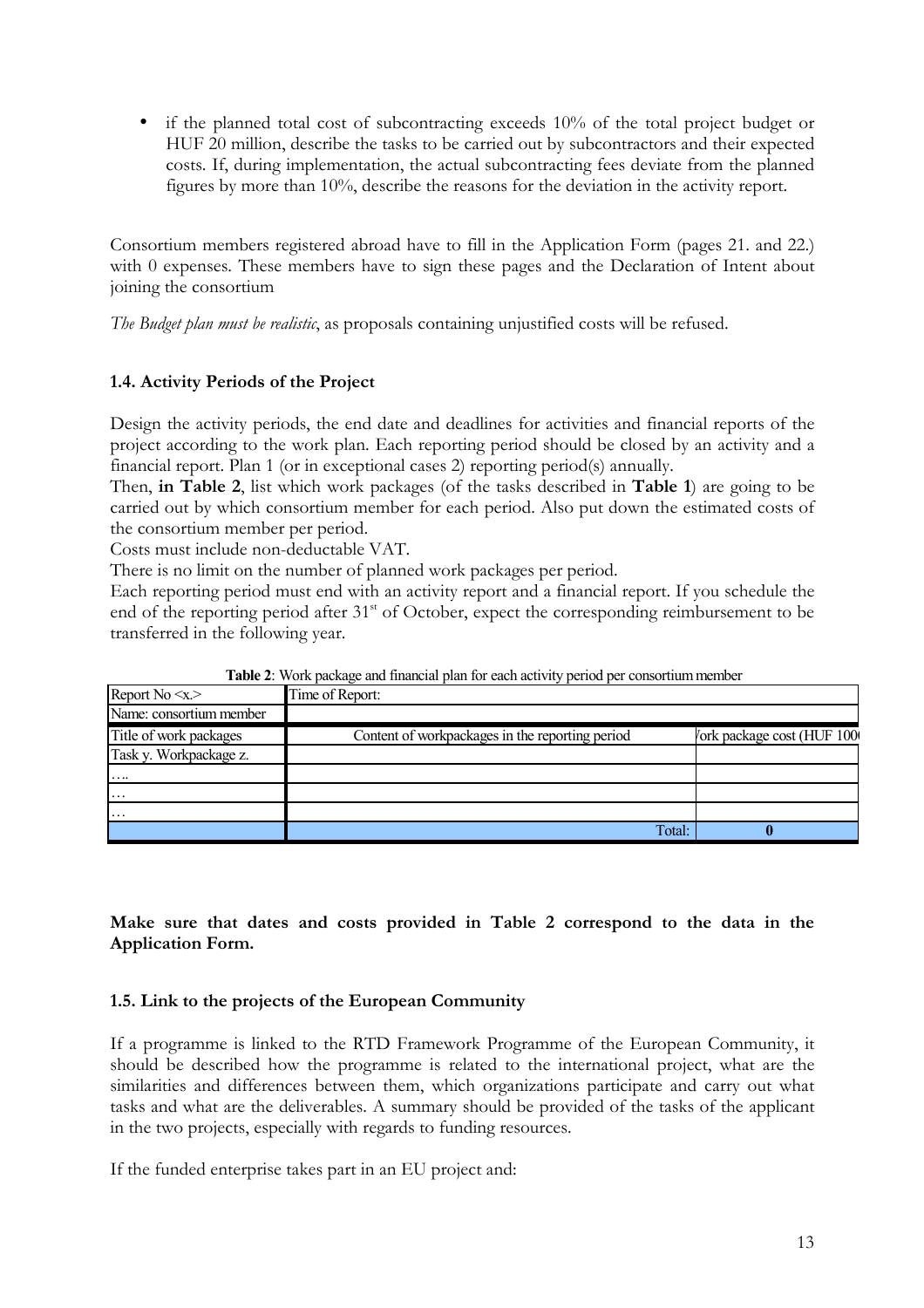- it receives contribution (from the sub-systems of public finances as well as from international sources, on the basis of intergovernmental agreements, including the European Union), the use of the double funding falls under the restrictions concerning the maximum funding intensity<sup>2</sup>,
- it does not receive contribution (see above), the funding obtained by this proposal can be used (as own resources) for financing its tasks undertaken in the international project.

## **1.6. Description of the professional activities of applicants**

a) Describe the professional activities of applicant **organizations** and **persons** having a key role in the project (single applicant; each consortium member).

The professional activities of applicant organizations and persons should be described specifically, with respect to the topic of the project proposal. Provide brief professional biographies and reference lists of the co-ordinator, the work package leaders and any other persons having a key role in the project, as well as their relationship to the applicant organizations and their tasks within the project, in accordance with the guidelines of **Table 3***.*

| Key person (name,<br>qualification) | <b>Consortium member</b><br>(applicant number) | Tasks (numbered as in work<br>plan)            | Work time (days) |
|-------------------------------------|------------------------------------------------|------------------------------------------------|------------------|
|                                     |                                                |                                                |                  |
|                                     |                                                |                                                |                  |
|                                     |                                                |                                                |                  |
|                                     |                                                |                                                |                  |
|                                     |                                                |                                                |                  |
|                                     |                                                | All other persons taking part in the research: |                  |
|                                     |                                                | Other scientists or engineers:                 |                  |
|                                     |                                                | Postdocs                                       |                  |
|                                     |                                                | PhD students                                   |                  |
|                                     |                                                | Technicians                                    |                  |
|                                     |                                                | Total:                                         | 0                |

**Table 3**: Description of the persons involved in research and development activities

The Full Time Equivalent (FTE) of staff working on the project should be calculated on the basis of 262 days/year. With a view to the concentration of intellectual resources and focussed research and development, the aim is to achieve that **the work time of staff participating in the project should be at least as much as the Full Time Equivalent calculated for 10 staff members**.

b) National and international research and development **projects** (of a single applicant or each consortium member) which have been carried out in **the same** or a similar topic and either

<sup>&</sup>lt;sup>2</sup> See Chapter 6: "Rates of Support"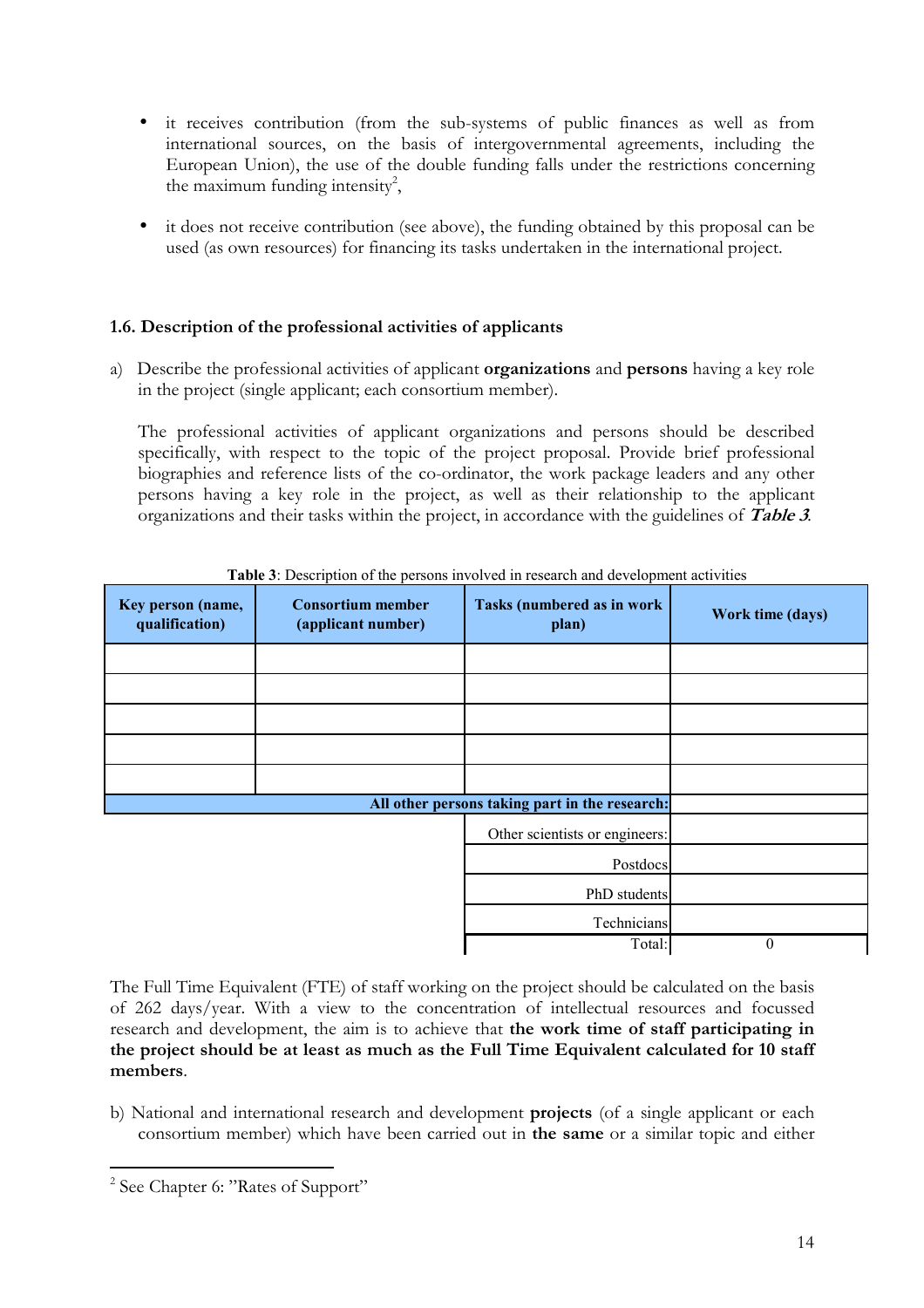received funding in the last 3 years or are still under evaluation should be presented according to the format of **Table 4**.

The applicant should provide the following: the title of the project or project proposal, a summary of the objectives, the name of partners participating in the project, a description of its own role, the name of the national or international funding organizations, the amount of funding requested for successful project proposals or proposals still under evaluation, the actual or planned dates of the beginning and the end of the project, and the status of the project or project proposal (e.g. submitted, successful, contracted) as well as a brief description of the results if there are any.

| Title                           |      |         |
|---------------------------------|------|---------|
| Objective (max. 250 characters) |      |         |
| Partners                        |      |         |
| Own role                        |      |         |
| Funder                          |      |         |
| Funding received or required    |      |         |
| Beginning:                      | End: | Status: |
| Results (max. 250 characters)   |      |         |

**Table 4:** *Description of projects and project proposals of similar topics* 

## **1.7. Description of project management**

Describe project management structures, with a special emphasis on the various decision-making mechanisms to be used during the project, how the flow of information will be assured and what measures will be taken to guarantee quality of work. The description should not be longer than 1 page. The name of the financial director designated by the institution responsible for the project should also be indicated.

## **1.8. Description of the management of applicants**

In the case of enterprises, the applicant should enclose the following for the description of the management of the 2 previous years (single applicant or each consortium member):

- for self-employed entrepreneurs, a copy of the entrepreneur's licence and a copy of the tax returns of the 2 previous years,
- for other types of enterprises and non-profit organizations with legal personality, a copy of the annual reports of the 2 previous years submitted to the court or to the registry court.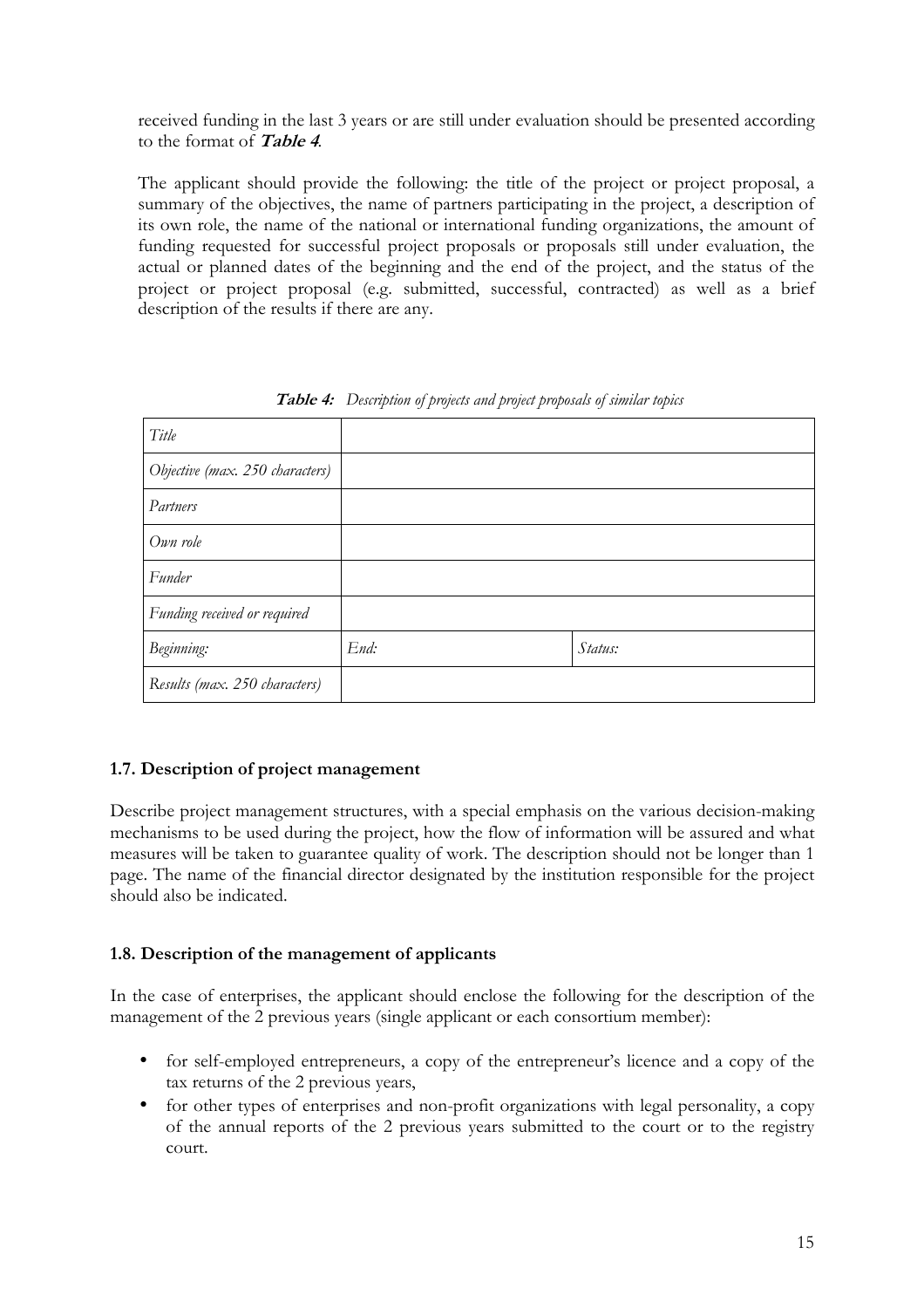If the organization has been operating for less than a year, the data should be projected for the period of a year. The authenticity of documents should be certified by a declaration containing the authorized signature of the competent leader.

Public organizations and consortium members registered abroad do not have to describe their financial management.

## **2. Drawing up a proposal**

The project proposal should be written in Hungarian and in English (except for sub-programme 6.) on A4-size sheets, and compiled from the parts mentioned below in the appropriate order (see description). Each copy should be bound. Each page should have the following heading: **Ányos Jedlik Programme, sub-programme X: acronym** (as on application form). The pages (including enclosed documents) should be numbered consecutively:

- Title page
- Contents page
- A detailed description of the project (including the application form, according to II.1)
- Declarations (in accordance with Government Decree No. 217/1998)
- Declaration of intent concerning the establishment of a consortium
- For enterprises and non-profit organizations with legal personality: description of the management of the 2 previous years
- Declaration about meeting staff requirements
- For proposals under sub-programme 6., the declaration of the competent ministry or authority should be enclosed – if necessary – certifying that the objectives of the project match the strategic objectives of the sector and in what ways the results are expected to be exploited.

Consortium members registered abroad have to fill in only the application form (pages marked 21 and 22) with 0 expenses and sign the declaration of intent concerning the establishment of the consortium.

Please find enclosed a *Checklist* which should facilitate the drawing up of proposals.

## **III. General information on the implementation of Ányos Jedlik Programme**

## **1. Submission and formal assessment of proposals**

Applicants should submit the project proposals – completed following the guidelines of the *Guide for Proposers* – under **sub-programmes 1-5** in Hungarian and English languages. 1 original document and 2 copies (bound in separate volumes) should be submitted in both languages. Under **sub-programme 6** project proposals (1 original document and 4 copies) should be submitted in Hungarian only. Proposals should be submitted in closed parcels personally or by courier service to the following address:

## **Kutatás-fejlesztési Pályázati és Kutatáshasznosítási Iroda (Agency for Research Fund Management and Research Exploitation) 1052 Budapest, Szervita tér 8.**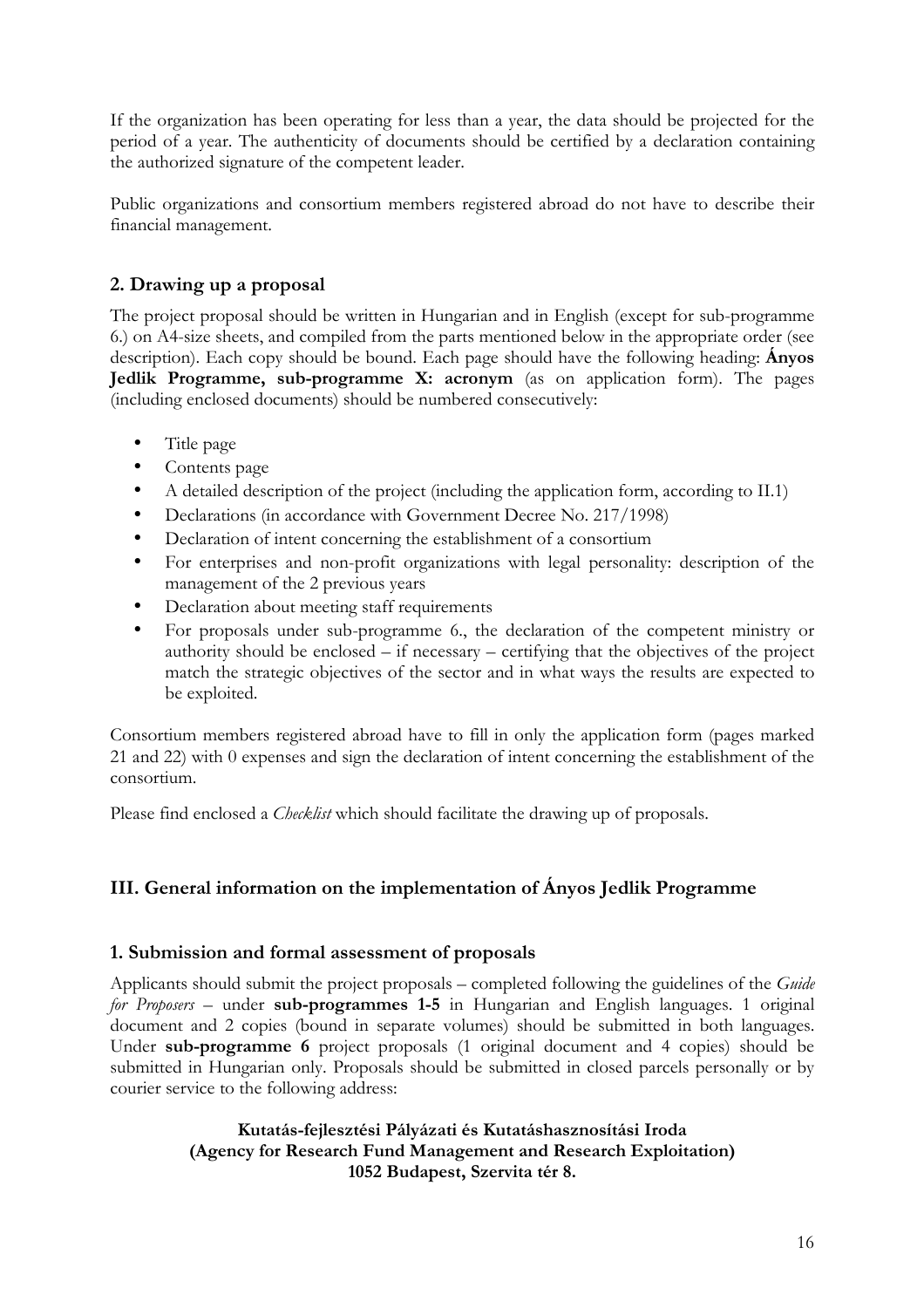All pages of the original copies must be signed by the co-ordinator of the consortium.

The **Hungarian** copy must include the following documents in the order below:

- Title page,
- Contents page,
- A detailed description of the project (including the application form, according to II.1)
- Declarations (in accordance with the Government Decree n. 217/1998)
- Declaration of intent concerning the establishment of a consortium
- Description of the management of the 2 previous years in the case of enterprises and non-profit organizations with legal personality
- Declaration about meeting staff requirements
- The evaluation of the proposals of sub-programme 6 can be enhanced by the declaration of the competent ministry or authority certifying that the objectives of the project match the strategic objectives of the sector and in what ways the results are expected to be exploited.

The **English** copy must contain the following documents in the order below:

- Title page,
- Contents page,
- A detailed description of the project (including the application form<sup>3</sup>, according to II.1)
- Declarations (in accordance with the Government Decree n. 217/1998)
- Declaration of intent concerning the establishment of a consortium
- Declaration about meeting staff requirements

Apart from the address, the following should also be indicated on the parcel:

**Jedlik Ányos pályázat …. alprogram (Ányos Jedlik programme, Sub-programme No ...),** as well as the year in which the call was announced, the Hungarian short-code for the programme together with the sub-programme number (NKFP1, 2, …, 6) and the Acronym of the proposal (8 characters) as indicated in the Application Form (field [11a]) displayed in the following format:

## **2005-NKFPa-xxxxxxxx**

Under all sub-programmes, **apart from the printed copy** of the proposal, the parcel should also include a **CD** compiled according to the following:

## **Contents of the CD:**

The CD should include 2 compressed (.ZIP) files, both of which should include 3 files and neither of them must be over **2 MB**. (Files are to be compressed by WinZIP program, which is available by clicking the link on KPI's website, or by different versions or programs using equivalent compression format e.g. Windows Commander, Total Commander etc.)

<sup>&</sup>lt;sup>3</sup> The application form does not have to be translated into English, the Hungarian version should be enclosed.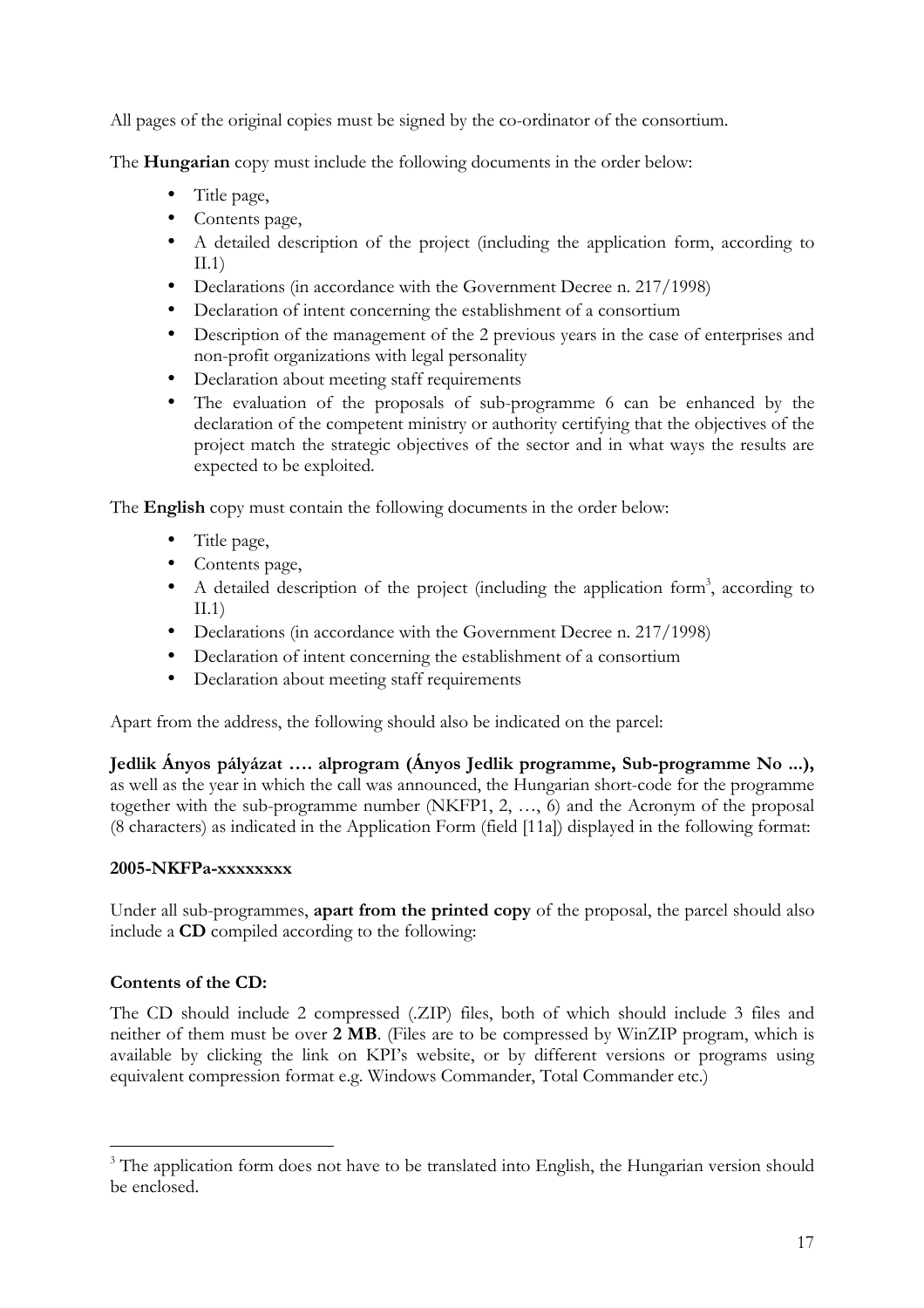Two "ZIP" files are needed, the first one should contain the Hungarian, the second the English language version of the project proposal (except under sub-programme 6 where only the Hungarian proposal is needed).

The following 3 files (under sub-programme 6 only 2 files) must be included both in the Hungarian and the English "ZIP" files:

- 1. A document containing the detailed description of the project proposal in the given language (in Adobe Portable Document ".pdf" format). The document should contain the title page, the contents page and a detailed description of the project without the Application Form (the image of the Application Form, different declarations, and copies of the documents describing the financial management of the applicants may be enclosed in this file only if these are available electronically and are included in one document and the size of the "ZIP" file will not exceed **2MB** with these extras).
- 2. A file containing saved data from the filled-in electronic Application Form, as saved in a re-loadable format (.XML) by the function button of the last version of the form. Regardless of the language of the ZIP file, both of them must enclose the same XML file.
- 3. The third file should include the Declaration about Meeting Staff Requirements in ".PDF" format (except under sub-programme 6).

#### **Filename Conventions to be used on CDs:**

For the two zip files:

NKFP**a**-**xxxxxxxx**-**zz**.ZIP,

where

- $n$ <sup>"</sup> stands for the sub-programme number  $(1, 2, ..., 6)$ ,
- "**xxxxxxxx**" stands for the 8-character acronym of the proposal (Application **Form**, **field [11a]**),
- "zz" stands for the language code: "hu" for Hungarian, "en" for English.

Certain parts of the filename are separated by hyphens, "-". "NKFP" is the fixed part of the filename, it identifies the programme. ".ZIP" (extension) indicates the type of the file. (Thus the two filenames of an environmental protection proposal might be the following: *NKFP3-2korny89 hu.zip*, and *NKFP3-2korny89-en.zip*)

#### **Filename conventions for files to be compressed:**

- 1. The name of the first file should be the same as that of the "zip" file (NKFPa-xxxxxxxxzz, see above), except for the extension which should be ".pdf" in the case of Adobe Portable Document format.
- 2. The second file is the XML file containing re-loadable data of the Application Form. After the Form has been filled in, this file should be created by function button "Teljes űrlap kimentése fájlba" (Save All to File) or "Beküldendő ZIP fájl előállítása" (Generate ZIP file for Submission). The XML file must be compressed under the name it has been automatically generated by the Form (according to the *Guide to the Application Form*). The content of this file must correspond to both the submitted printed copy and the content of the attachment to the e-mail submitted for the Programme-database (filename example: *NKFP3-2korny89-0-0505171030.xml*). Other files generated earlier during the work with the Application Form should not be submitted.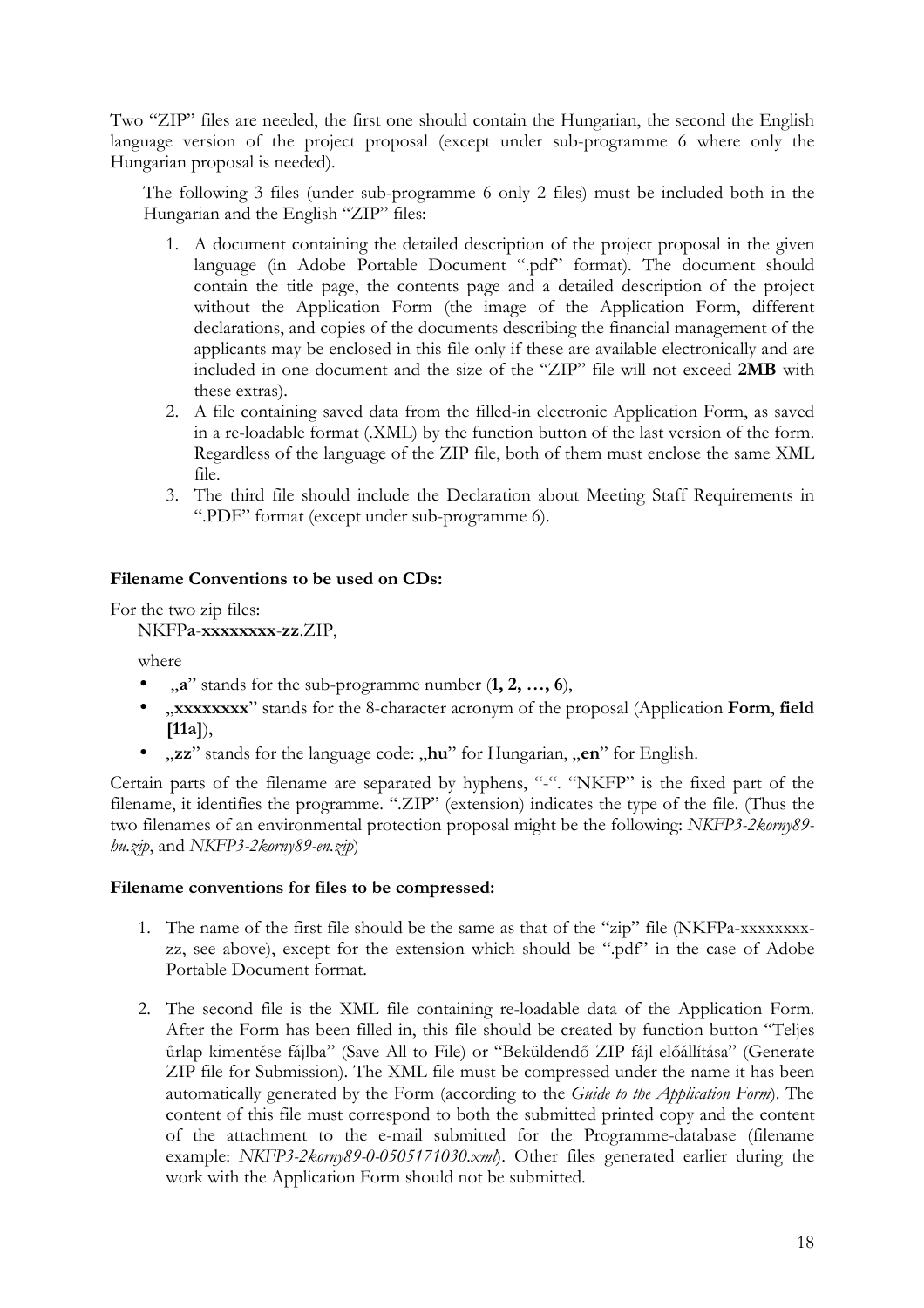3. The third file should be named by inserting "-SZNY" in the name of the first file after the language code. This file should also have ".pdf" extension. (e.g. NKFPa-xxxxxxxx-zz-SZNY. PDF)

So in the example above the compressed Hungarian file (NKFP3-2korny89-hu.zip) may contain the following files:

- 1. NKFP3-2korny89-hu.pdf,
- 2. NKFP3-2korny89-0-0505171030.xml and
- 3. NKFP3-2korny89-hu-szny.pdf

## **The same should be displayed on both the CD and the CD-case as on the parcel.**

Deadline for submission:

#### **20th May 2005 at 16.00**

The Application Form should be filled in according to the *Guide to the Application Form* and it must also be submitted via e-mail to the following address:  $alap2005@kutatas.hu$ .

The *Call for Proposals*, the *Guide for Proposers* and the *Guide to the Application Form* will be available for download from  $20<sup>th</sup>$  April 2005 from the following websites:

## the **National Office for Research and Technology** (www.nkth.gov.hu), or the **Agency for Research Fund Management and Research Exploitation**  (www.kutatas.hu)

For more information about the call for proposals and the elaboration of the project proposal, contact the help desk of the **Agency for Research Fund Management and Research Exploitation** (hereinafter KPI):

- The help desk is available at the  $(+36-1)-484-2800$ ,  $(+36-1)-484-2922$  numbers. Staff members are available from 9:00 to 12:00 and from 13:00 to 16:00 from Monday to Thursday, and from 9:00 to 13:00 on Friday.
- Questions can also be sent by e-mail to:  $\frac{info(\mathcal{Q})}{info(\mathcal{Q})}$  and the acronym of the proposal should be indicated in the subject field. Questions are answered within 5 work days.
- Applicants may also come and talk to our staff members in person at our headquarters in Budapest,  $5<sup>th</sup>$  district, Szervita tér 8., by making an appointment via the help desk.

Before turning to the help desk, applicants are kindly asked to read through carefully the call for proposals and the guide for proposers as well as the list of Frequently Asked Questions available at www.kutatas.hu, as their questions might be answered immediately without the 5-work-day delay.

#### **The Guide for Proposers and the Guide to the Application Form are integral parts of the Call for Proposals, these documents together contain all necessary requirements for proposals.**

The incoming proposals are registered by the Agency. Applicants are notified about the fact of registry and about the registration number of their proposal. Later on, this number shall be the point of reference in all matters concerning the proposal.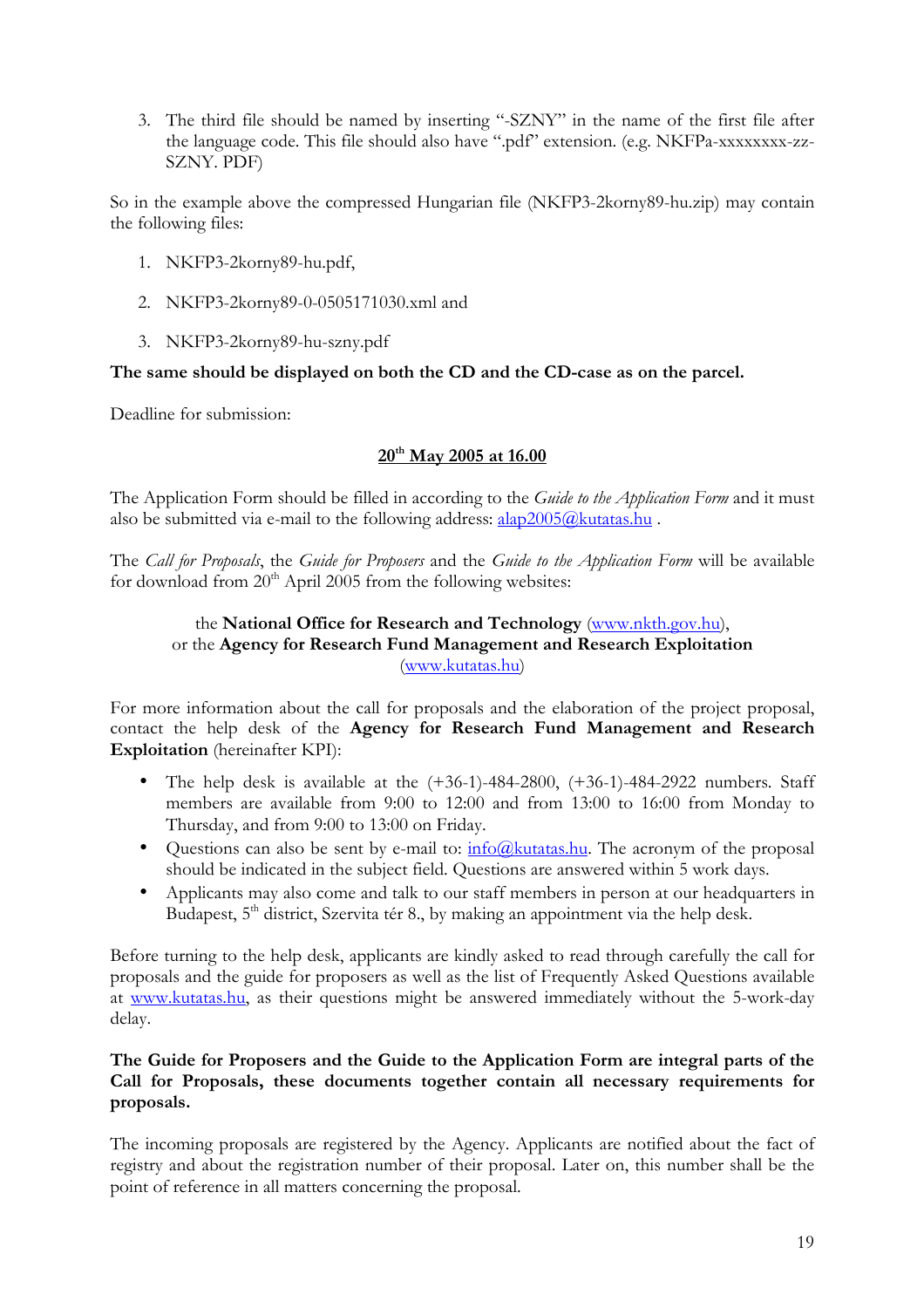The KPI can only forward a project proposal for evaluation if it meets the formal requirements. The KPI checks the formal eligibility of the incoming project proposals, and in case of the absence of some minor details, it invites the applicant to submit the missing documents within a few days. In case of major reasons for ineligibility, the proposal is excluded from the further stages of evaluation.

#### **The proposal is rejected for formal reasons if:**

- 1. the applicant submitted the proposal after the deadline or did not send the electronic application form to the  $alap2005@kutatas.hu$  e-mail address,
- 2. the total funding of the enterprises does not reach 35 % in the project,
- 3. there is no public or public utility research institution and enterprise in the consortium (except for sub-programme 6.)
- 4. any of the consortium members are not eligible for support (do not fit in with the applicants or they are excluded on a legal basis or on the basis of reasons determined in this call for proposals),
- 5. the requested funding (application form line 22f) is smaller than the minimum amount of grant,
- 6. own resources (matching fund) are insufficient (according to Chapter I. points 6.-7.),
- 7. the applicant did not use the authorized signature on the *Application Form* and the official documents,
- 8. one or more of the following documents are missing: application form, a detailed description of the proposal, declaration in accordance with Government Decree No. 217/1998, declaration of intent concerning the establishment of the consortium,
- 9. the applicant did not draw up the proposal according to the guide (II.2. and checklist),
- 10. the proposal contains false data.

#### **The KPI requests the applicant to submit missing data within 5 days if:**

- 1. the applicant submitted an insufficient number of copies of the project proposal,
- *2.* the co-ordinator did not sign one or more pages,
- 3. the applicant did not submit the CD, the CD is unreadable, or there are differences between the CD, the application form sent by e-mail and the printed version; some data have not been provided in any of the above,
- 4. the financial management figures (balance sheet data) of enterprises or nonprofit organizations within the consortium – referring to the two previous years are missing.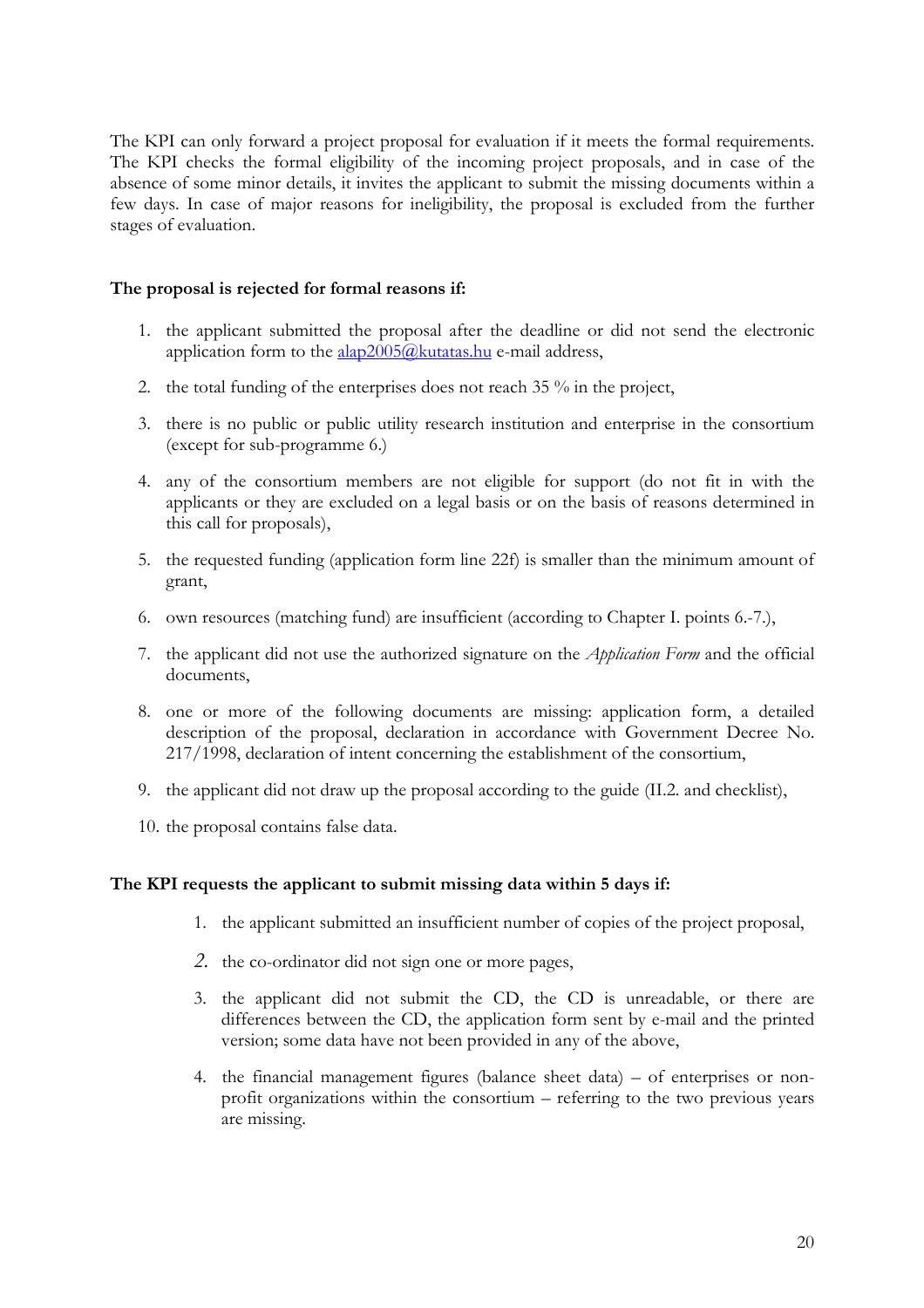The notice of request of missing data is sent to the co-ordinator's official e-mail address indicated on the application form. If missing data are not submitted within 5 days, the proposal shall be ineligible.

The applicant is informed by the KPI about the rejection of the proposal or its submission for evaluation.

## **2. Priorities, evaluation of proposals, decision-making**

## **2.1. Priorities**

**During evaluation, priority shall be given to proposals which are expected to contribute to:** 

- 1. increasing competitiveness,
- 2. the promotion of the innovative development of enterprises, especially *small and medium enterprises*,
- 3. the enhancement of cooperation between public research units (research institutes, university research units) and the economy (enterprises, business sphere), the implementation of focused research and development activities,
- 4. the reinforcement of the regional bases of innovation,
- 5. the enhancement of international cooperation,
- 6. the promotion of the mobility of researchers via the creation of knowledge intensive workplaces, the motivation of PhD. students and postdocs to pursue careers in research,
- 7. the supporting of the return of successful Hungarian researchers living abroad and their professional reintegration.

## **2.2 Evaluation criteria, decision-making**

Project proposals are evaluated by independent external experts of the given field by scoring, on the basis of which the Governing Boards of each programme prepare their priority list. The final decision is made by the **President of the National Office for Research and Technology** (hereinafter **Office**).

The evaluation criteria and the scores are included in **Tables 5.a and 5.b:**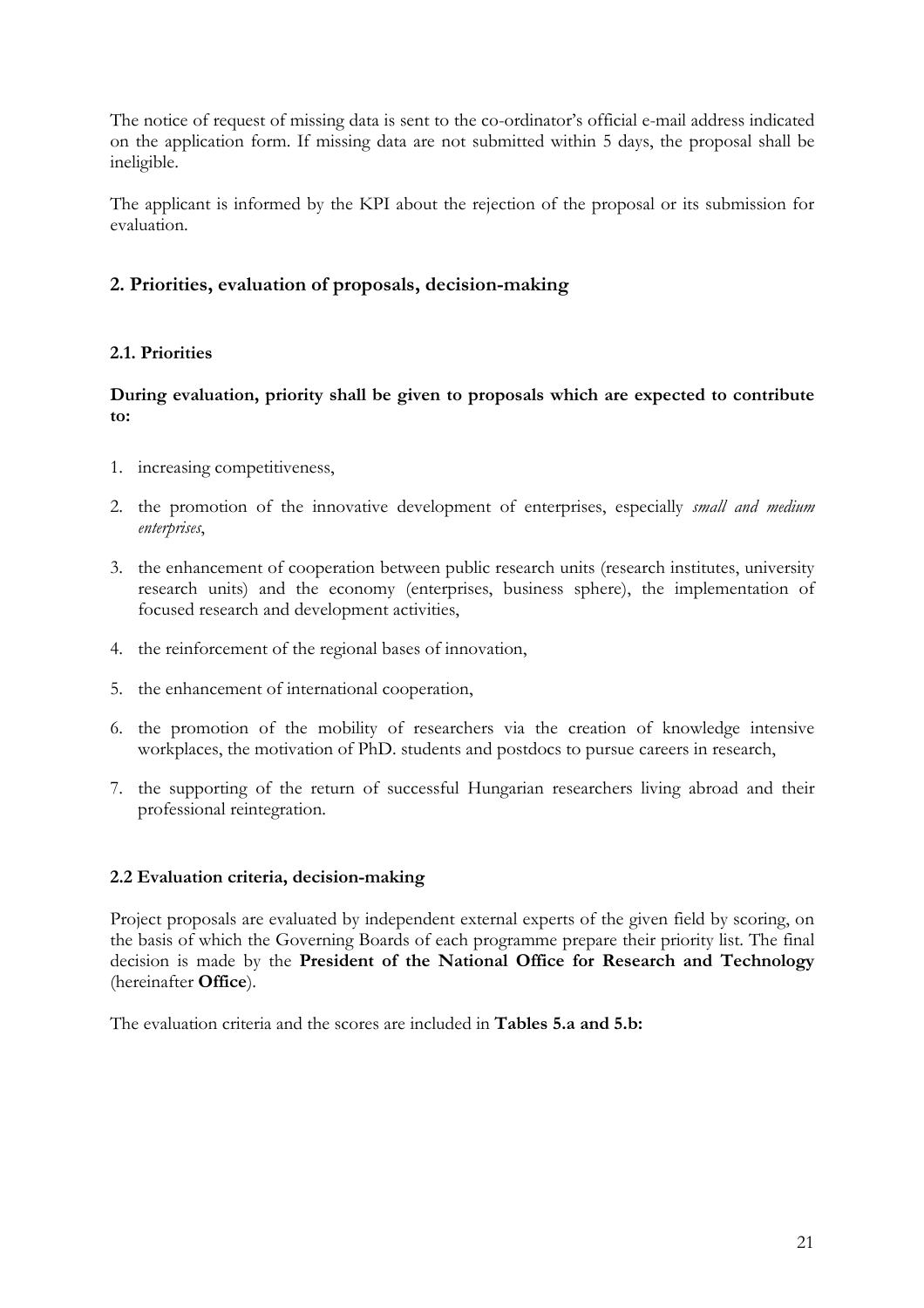| Table 5.a                                                                                                                                                                                                                                                  |                         |                 |
|------------------------------------------------------------------------------------------------------------------------------------------------------------------------------------------------------------------------------------------------------------|-------------------------|-----------------|
| Evaluation criteria for sub-programmes 1-5                                                                                                                                                                                                                 | Maximum<br>score        | Actual<br>score |
| 1. Correspondence of the project proposal to the objectives and priorities of the<br>programme                                                                                                                                                             |                         |                 |
|                                                                                                                                                                                                                                                            | (maximum 5 points)      |                 |
| 1.1. To what extent does the project proposal match the objectives of the programme<br>and the priorities of the sub-programme?                                                                                                                            | $0 - 5$                 |                 |
| $\overline{2}$ .<br>Professional, scientific, technology and innovation content of the project<br>20 points in total)                                                                                                                                      |                         | (maximum        |
| 2.1. Professional content, significance and novelty of the project                                                                                                                                                                                         | $0 - 15$                |                 |
| 2.2. The applicant's research results concerning the topic, prior to the project                                                                                                                                                                           | $0 - 5$                 |                 |
| 3. Feasibility of the project proposal<br>(maximum 10 points)                                                                                                                                                                                              |                         |                 |
| 3.1. Feasibility of the project proposal, justification and coherence of work packages,<br>implementation plan, monitoring of the implementation                                                                                                           | $0 - 10$                |                 |
| 4. Financial plan of the project proposal, distribution of costs<br>(maximum 10 points)                                                                                                                                                                    |                         |                 |
| 4.1. Validity of costs, share of enterprises. Correspondence of costs to work packages,<br>correspondence of the duration to the size of tasks, justification of purchases,<br>proportionateness of cost distribution between tasks and consortium members | $0-10$                  |                 |
| 5.<br>Competence of organizations and persons involved in the project<br>total)                                                                                                                                                                            | (maximum 40 points in   |                 |
| 5.1. To what extent does the competence of participating organizations and persons<br>guarantee the implementation of the given task, including the mobility of the<br>necessary human resources?                                                          | $0-10$                  |                 |
| 5.2. Number of newly created workplaces for researchers, the employment of at least<br>3 PhD. students and 1 postdoc                                                                                                                                       | $0 - 10$<br>$(3x2+1x4)$ |                 |
| 5.3. Employment of at least 1 renowned researcher returning to Hungary for the<br>duration of the project                                                                                                                                                  | $0 - 10$                |                 |
| 5.4. Overall project management and methods applied                                                                                                                                                                                                        | $0 - 5$                 |                 |
| 5.5. Is the co-ordinator organization an enterprise?                                                                                                                                                                                                       | $0$ or 5                |                 |
| Economic and social exploitation of the results<br>6.<br>(maximum 15 points in total)                                                                                                                                                                      |                         |                 |
| 6.1. Is it likely that knowledge intensive workplaces will be created in the economy,<br>that results will be applied and exploited in the national or international market?                                                                               | $0 - 10$                |                 |
| 6.2. Anticipated effect of the project proposal on the national and international<br>development of the given field, on the completion of top-priority national tasks                                                                                      | $0 - 5$                 |                 |
| <b>TOTAL:</b>                                                                                                                                                                                                                                              | $0 - 100$               |                 |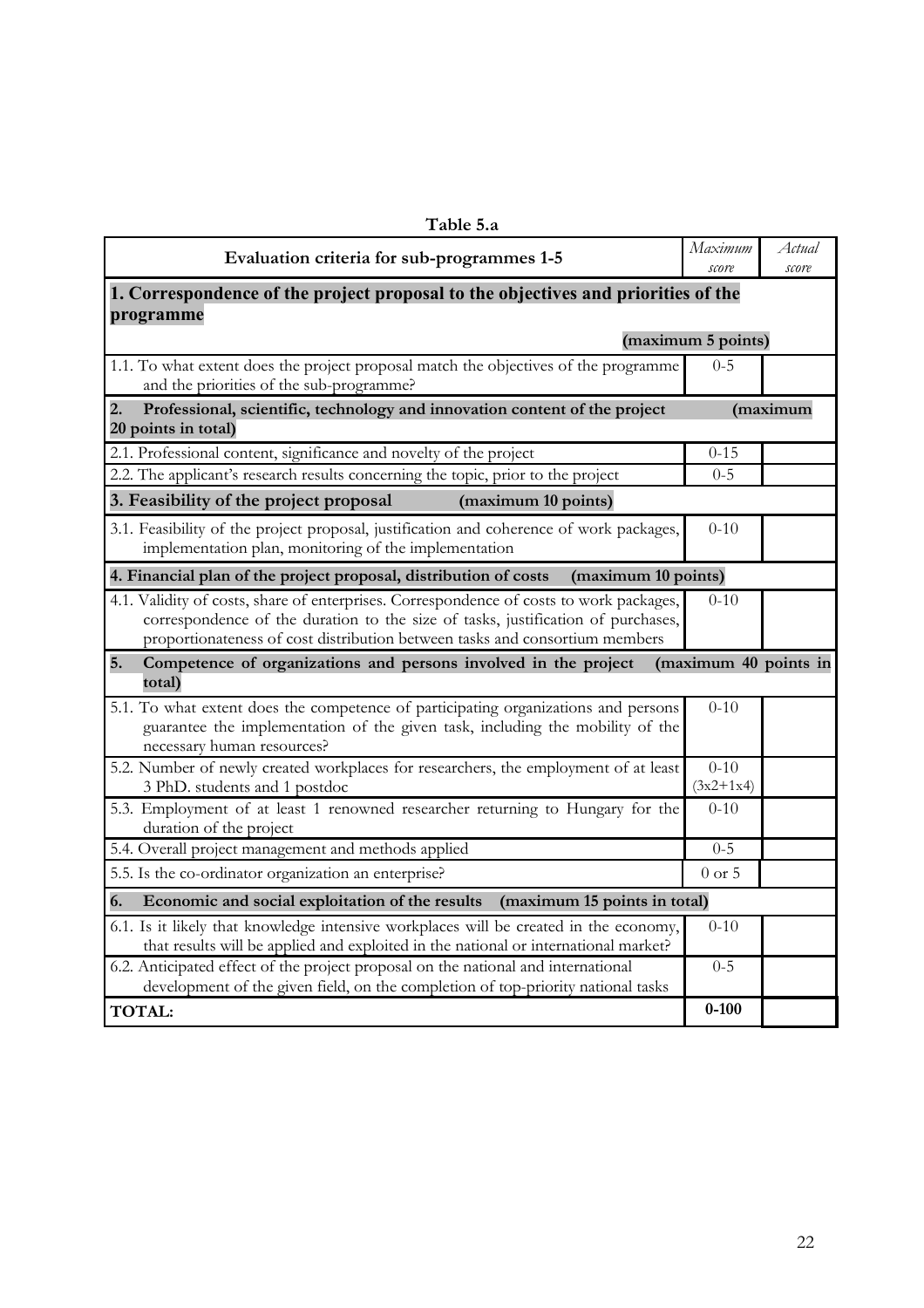| awil J.W                                                                                                                                                                                                                  | Maximum               | Score given |
|---------------------------------------------------------------------------------------------------------------------------------------------------------------------------------------------------------------------------|-----------------------|-------------|
| Evaluation criteria for sub-programme 6                                                                                                                                                                                   | score                 |             |
| 1. Correspondence of project proposal to the objectives and priorities of the programme                                                                                                                                   |                       |             |
|                                                                                                                                                                                                                           | (maximum 5 points)    |             |
| 1.1. To what extent does the project proposal correspond to the objectives of the<br>programme and the priorities of the sub-programme?                                                                                   | 5                     |             |
| 2.<br>Professional and scientific evaluation of project<br>(maximum 30 points in total)                                                                                                                                   |                       |             |
| 2.1. Professional and scientific content, significance and novelty of the project                                                                                                                                         | $0 - 20$              |             |
| 2.2. The applicant's results concerning the topic, prior to the project                                                                                                                                                   | $0 - 5$               |             |
| 2.3. Place and relevance of the project proposal in the international arena                                                                                                                                               | $0 - 5$               |             |
| 3. Feasibility of the project proposal<br>(maximum 10 points in total)                                                                                                                                                    |                       |             |
| 3.1. Feasibility of the project proposal, justification and coherence of the work<br>packages, implementation plan                                                                                                        | $0 - 5$               |             |
| 3.2. Monitoring of the implementation of work packages                                                                                                                                                                    | $0 - 5$               |             |
| 4.<br>Financial plan of the project proposal, the distribution of costs                                                                                                                                                   | (maximum 15 points)   |             |
| 4.1. Validity of costs, correspondence of costs to work packages, appropriateness of<br>calculated staff number (FTE) to the size of tasks, correspondence of cost<br>distribution between tasks (and consortium members) | $0 - 15$              |             |
| 5.<br>Competence of organizations and persons involved in the project<br>total)                                                                                                                                           | (maximum 15 points in |             |
| 5.1. To what extent does the competence of participating organizations and persons<br>guarantee the implementation of the given task?                                                                                     | $0-10$                |             |
| 5.2. Overall project management and methods applied                                                                                                                                                                       | $0 - 5$               |             |
| 6.<br>Social exploitation of the results<br>(maximum 25 points in total)                                                                                                                                                  |                       |             |
| 6.1. Social necessity and justification of the project, social exploitation and anticipated<br>impact of the results                                                                                                      | $0 - 15$              |             |
| 6.2. Anticipated effect of the project proposal on the national and international<br>development of the given field, on the completion of top-priority national tasks                                                     | $0 - 10$              |             |
| <b>TOTAL:</b>                                                                                                                                                                                                             | $0 - 100$             |             |

**Table 5.b** 

The independent national and foreign external experts of the given fields evaluate the project proposals on the basis of the criteria and **scoring** presented in **Tables 5.a and 5.b**. The minimum requirement for an oral presentation is to obtain at least 30% of the maximum score for each main evaluation criterion and 60% of the total score. Taking the experts' opinion into consideration, the Governing Board decides on which co-ordinators to invite to hold an **oral presentation** about their proposal. If the co-ordinator is unable to attend, he or she may appoint a deputy who has a general overview of the entire project. This person may be a key expert in the project or a manager who is familiar with the topic and works with the co-ordinator.

The international Governing Boards evaluate the English language presentations on **a scale from 0 to 20**, then they establish the overall ranking of the project proposals. **The maximum score is 120 points**. On the basis of the ranking, the Governing Boards of the programmes propose project proposals for funding and the amount of support, and they put forward recommendations for the contractual negotiations. They also prepare a reserve list, in case of additional resources.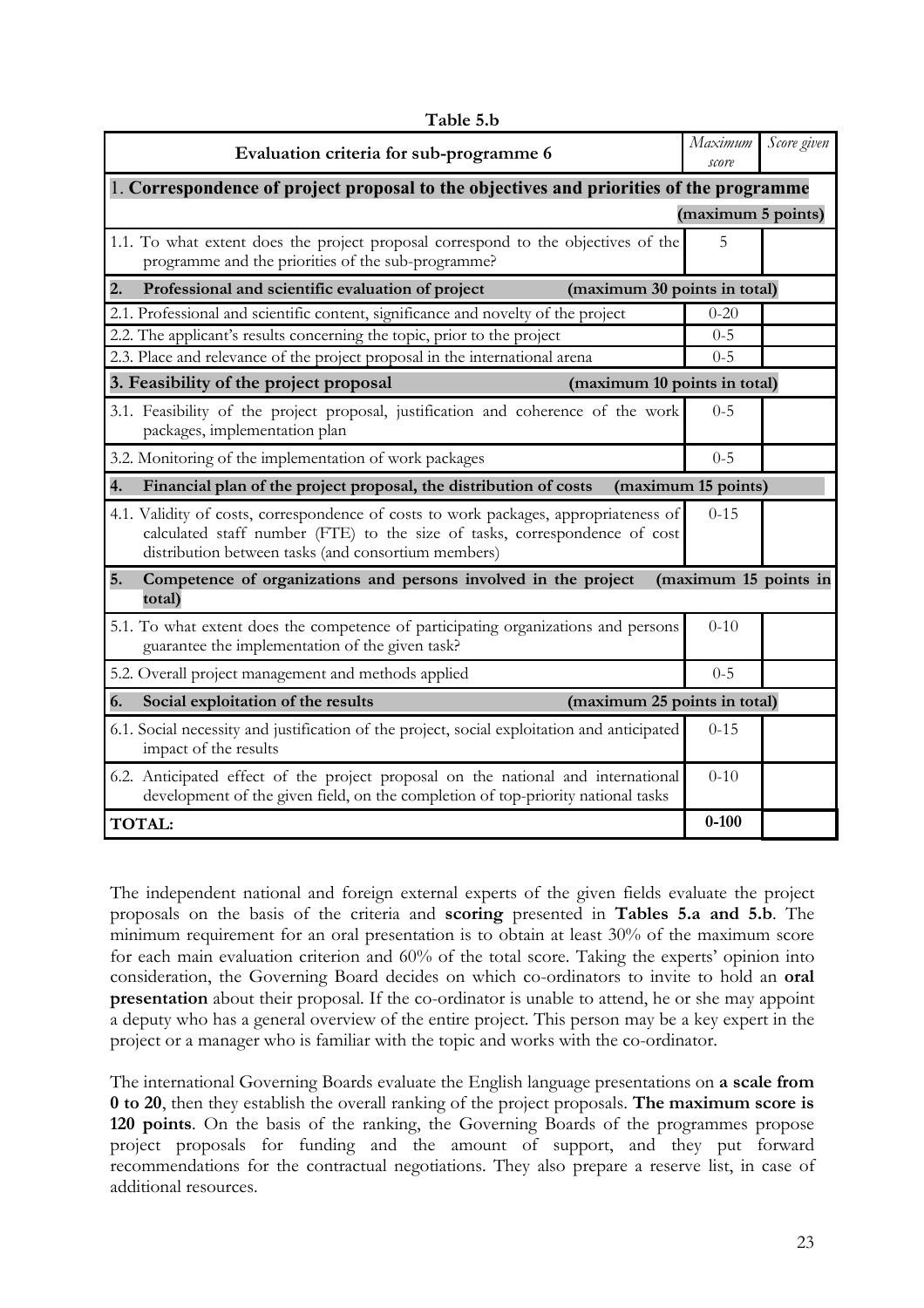The applicant receives a written notification about the funding or rejection of the proposal within 10 days after the decision of the President of the Office.

## **3. Entering into contract and financing procedures**

**Based on the decision of the President of the Office,** the **Agency initiates a contractual negotiations** with the professional leaders of successful proposals (in the case of consortia, with the co-ordinator) in order to define the conditions of the funding contract.

The contract proposal is valid for 60 days after the receipt of the notification on the decision (invitation to the contractual negotiation) (Government Decree n. 133/2004. (IV. 29.)). Till that deadline, the rules of proposal commitment apply to the decision. If the contract is not signed until the deadline of the beneficiary's fault, the funding decision becomes automatically null and void.

**For consortia,** first, organizations involved in it sign a multi-lateral consortium agreement (rights and obligations of the members, regulation of mutual relations, joining and leaving, intellectual property rights), which becomes valid with the authorized signature of each participant. This document is a prerequisite of the funding contract. Following the receipt of the consortium agreement, the KPI signs the funding contract. The work plan and the financial plan of successful applicants constitute the basis for the contract.

## **The following must be enclosed with the contract:**

• depending on the legal status of the beneficiaries

1. for business partnerships, a genuine copy of a valid certificate of incorporation not older than a month or a copy thereof certified by a notary public not earlier than 30 days before (instead of a certificate of incorporation, an official certificate issued by Company Registration and Company Information Service working beside the Ministry of Justice is equally acceptable).

*2.* for self-employed entrepreneurs, a genuine copy of the business license issued by the competent municipality no earlier than 30 days before, or a copy thereof certified by a notary public.

3. for public bodies, a certified copy of the deed of foundation or the statutes, not older than 30 days; for bodies created by law, a copy of the law with the indication of the place and date of publication (title of official review/journal, year of publication, issue number; e.g. Magyar Közlöny 52/2004).

4. for organizations obliged to be registered by court, a genuine copy of a court certificate not older than 30 days or a copy thereof certified by a notary public, which clearly shows who is entitled to represent the organization and in what ways (joint/independent representation).

- a valid specimen official signature (document attesting the right of signature) or a certified copy thereof;
- declaration about the VAT reduction right;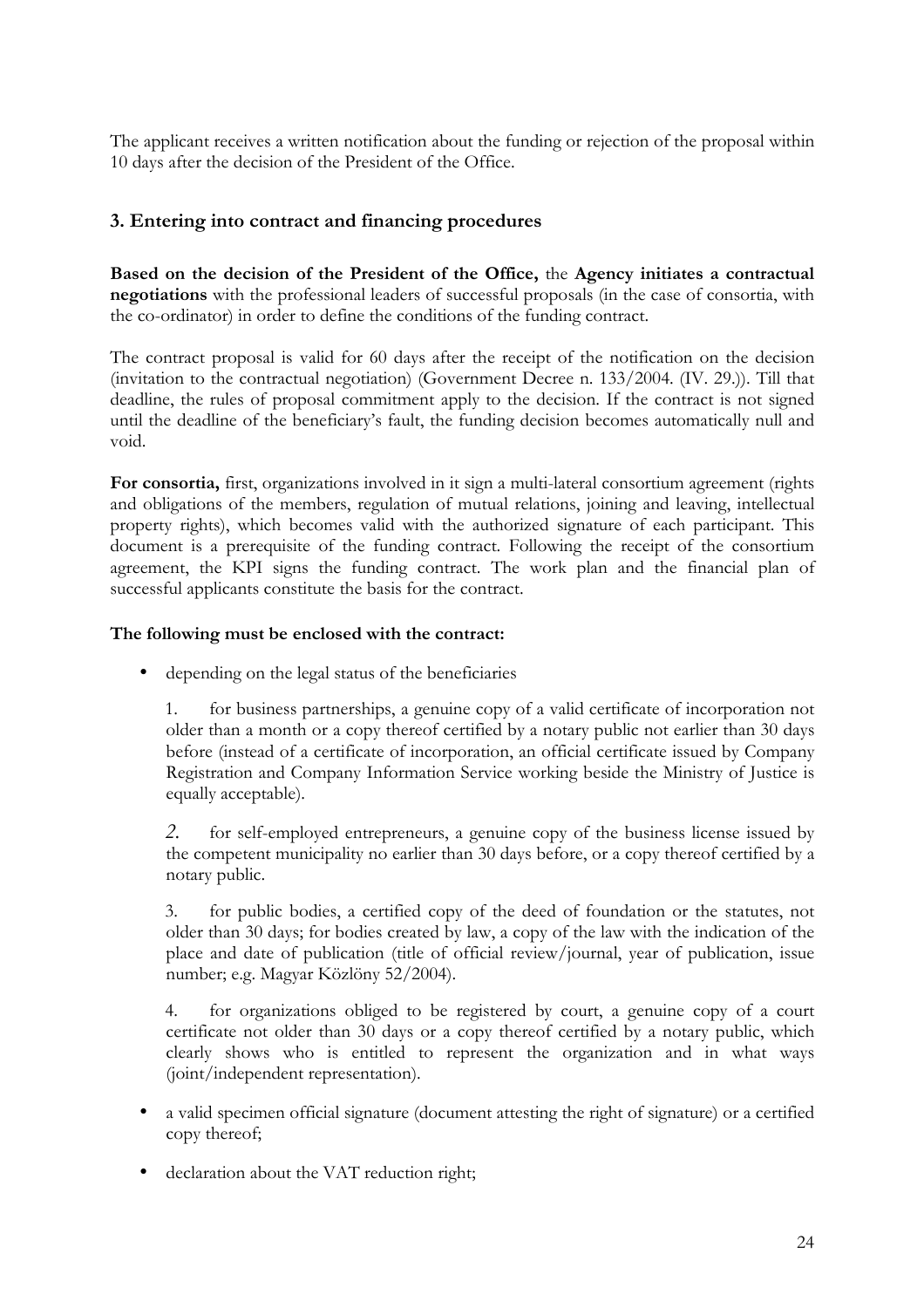- certificates required by Government Decree n. 217/1998;
- for beneficiaries, a prompt collection order for all bank accounts of the beneficiaries open to transactions during the duration of the contract.

**The public funding can be appropriated according to the financial plan laid out in the contract.** The Agency makes the funding available after the implementation of the tasks checked and approved and remits it to the beneficiary on the basis of the latter's request, proportionately to the funding.

Under certain justifiable circumstances, **an advance payment can be made from the funding as many times as the number of reporting periods planned by the applicants during the project, to the extent of the costs of the reporting period and in accordance with Government Decree n. 133/2004. (IV. 29.) if the sum and justification of the advance payment has been described in the project proposal and approved by the decision-maker.**

A second or further advance payment can only be made if the beneficiary has completely used up the advance payment earlier received as well as the share of its own resources planned for the given activity period, has accounted for it, and the relevant professional and financial report has been approved.

The advance payment must be accounted for within 12 months.

**Except for public bodies, the final 10% of total funding can only be transferred after the approval of the final activity and financial reports.**

## **4. Monitoring the use of funding**

With the help of independent experts, the Agency evaluates the implementation of the research and development project on the basis of the work plan following every activity period. Each activity period must be closed by the submission of an activity report and financial report to the KPI on the closing date.

A report is considered complete if it contains the activity report and the financial report of each consortium member involved as well as a summary by the co-ordinator.

## **4.1 Activity report**

Activity reports must include a detailed description of the activities of the research and development activities in the given period set out in the work and financial plans of the project as well as the results. The activity report should follow the work plan of the given activity period on the basis of the work and financial plans, and it should contain the following parts:

title page: on the title page display the title and the registration number of the project, the number of the funding contract (for consortia and several parallel contracts: funding contracts), the number of the activity period, the actual start and end date of the reporting period, the name of the beneficiary (for consortia: beneficiaries), the co-ordinator's name and the website of the project co-ordinator if there is one;

#### contents page;

a brief summary of the results of previous reporting periods;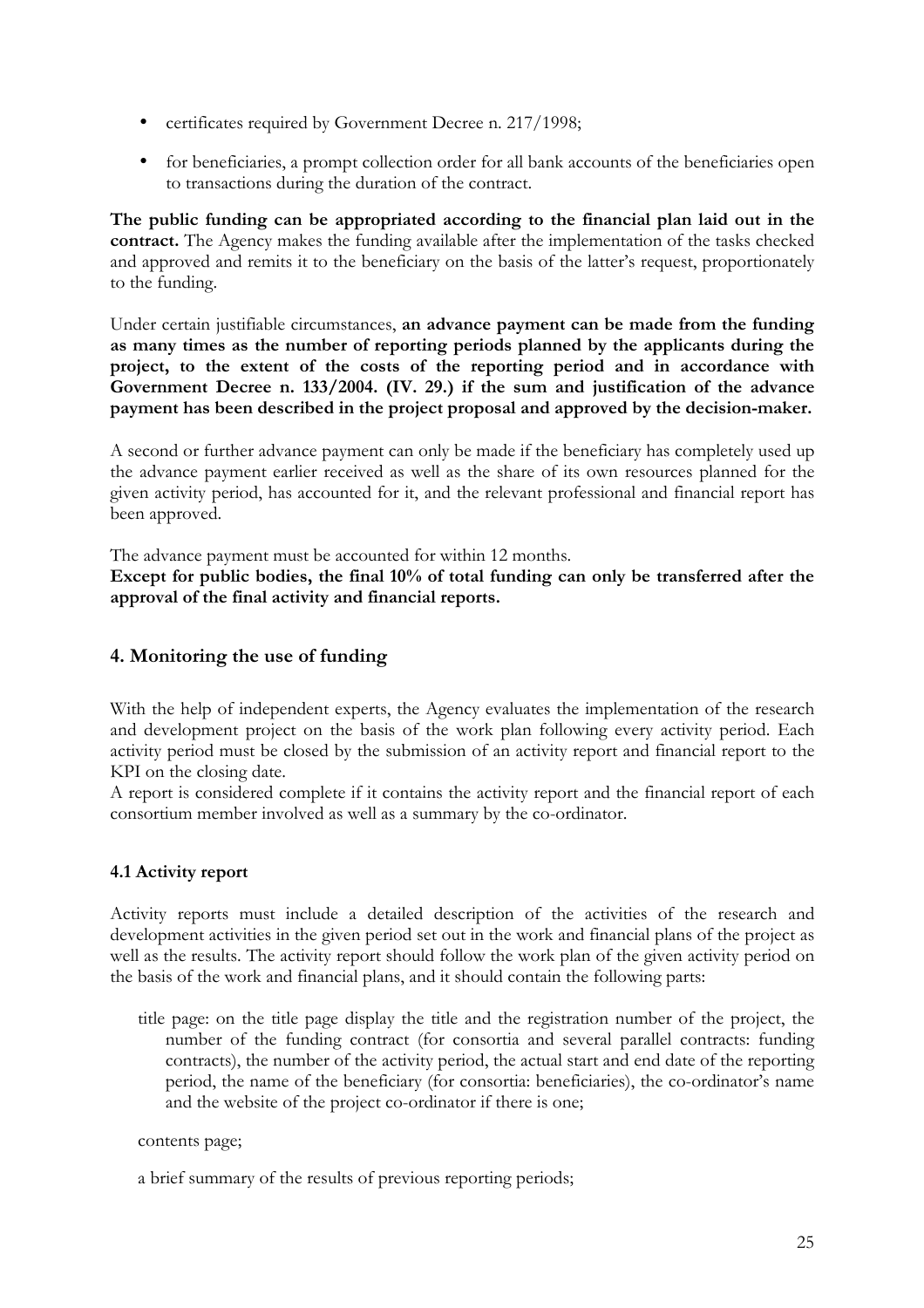- the list and status of work packages undertaken for the given reporting period or rescheduled from a previous/later period (finished, partly finished, postponed, advanced, cancelled, etc.) *with a justification of the differences;*
- the description of the tasks accomplished and results achieved in the given reporting period in maximum 25 pages;
- the list of the publications, published or approved, in the given activity period (articles, presentations), print or electronic publications, patents, etc.;
- a comprehensive table of the costs planned and actually incurred during the activity period (with justification);

the list of intangible assets and tangible assets purchased and their principal parameters;

If there is a difference between the work packages planned and those actually accomplished, justification is necessary. The activity report must be signed by the co-ordinator. Reports must be complied according to the specific properties of each proposal.

## **4.2 Financial report**

Beneficiaries must keep separate accounting of the costs of the project.

The costs of the project must be accounted for in accordance with the financial plan included in the approved project proposal, which is the appendix of the funding contract.

The costs of the project may be charged to the beneficiary's own resources from the *submission deadline of the project proposal (20 May 2005)*, and to the funding, *from the date of the funding decision.* 

The financial report will only be approved upon approval of the activity report.

Financial reporting is governed by the funding contract. The person entitled to represent the beneficiary, assuming all responsibilities, makes a statement about the costs incurred in the reporting period and documented by invoices or other conclusive receipts, stating their exact sums arranged by category of costs and resources. The declaration must also be signed by the financial director/auditor of the beneficiary. The procedure of accounting for advance payments is identical to that of accounting for partial performances; they may entirely coincide, but the use of advance payments must be declared within 12 months.

A cost report and a summary invoice statement must be enclosed with the declaration.

The acronym of the project and the sum charged to the project must be indicated by the consortium member concerned on each item of the documentation to be accounted for.

The overheads actually incurred during the implementation of the project must be accounted for in accordance with the proportions established on the basis of the principles determined in the Cost Accounting Standards for Subsidized Costs, promptly supported by calculations. Overheads include a proportionate part of the following with regards to the project: public utilities fees documented by an invoice, telephone, mobile phone subscription (pre-paid phone cards are not eligible), internet subscription fee, fuel costs, postage, rents, etc.

Costs eligible as overheads can **only** be accounted for as overheads among material expenses.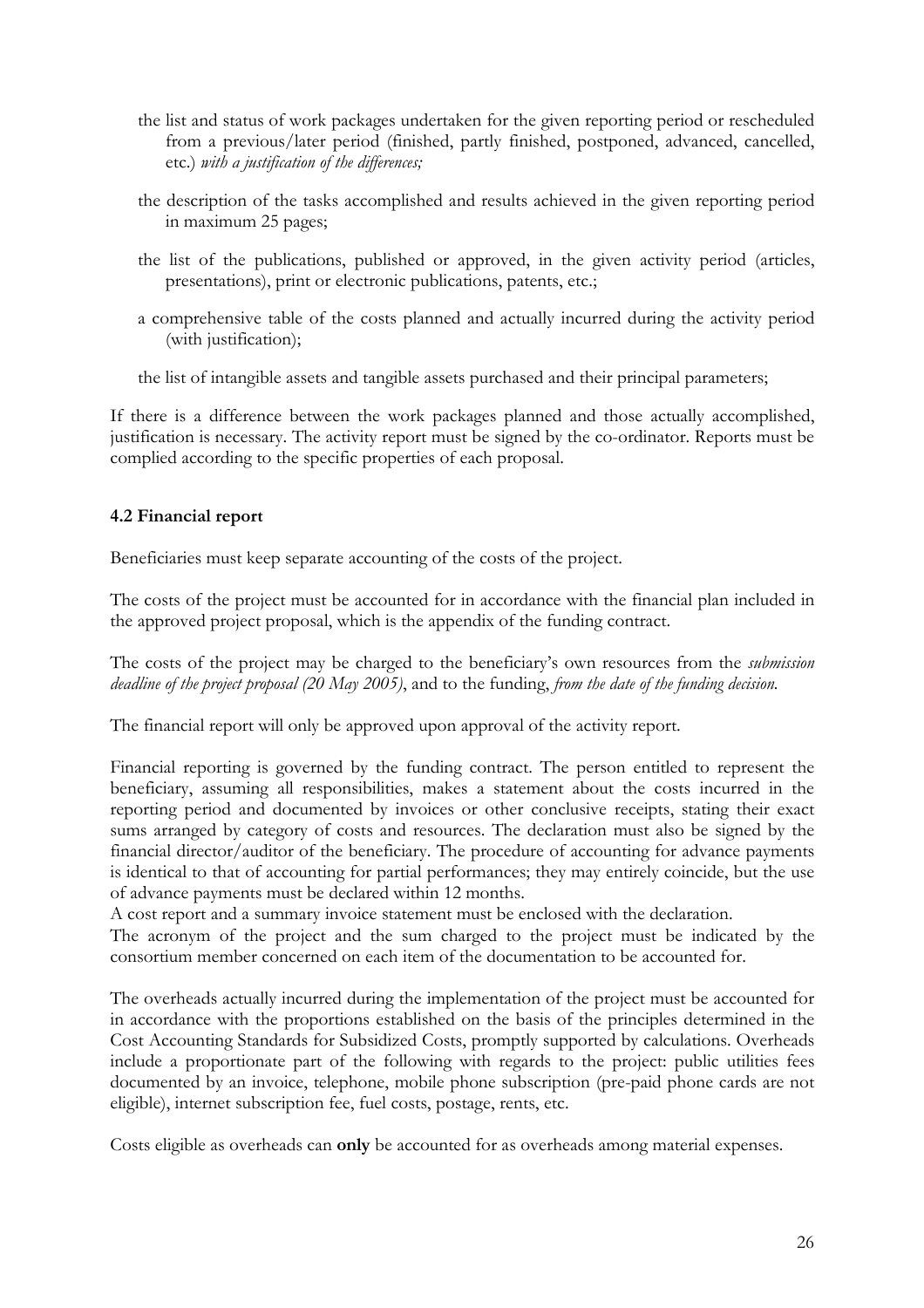## **4.3 Closing the project**

At the end of the project, a final evaluation form and a **final report** must be prepared in addition to the periodical activity and financial reports. Following the structure of activity reports, the professional part of the final report should provide a compact and comprehensive overview of the project as a whole and should contain *self-evaluation* concerning the work carried out.

Upon the approval of the reports, the contracting parties prepare final minutes, which contains the possible changes in the composition of the consortium, the decision of the professional approval of the project, any possible professional and financial changes having occurred during the implementation.

With regard to financial changes, the final minutes must be considered a modification of the contract.

The remainder of the funding can only be transferred after the signing of the final minutes.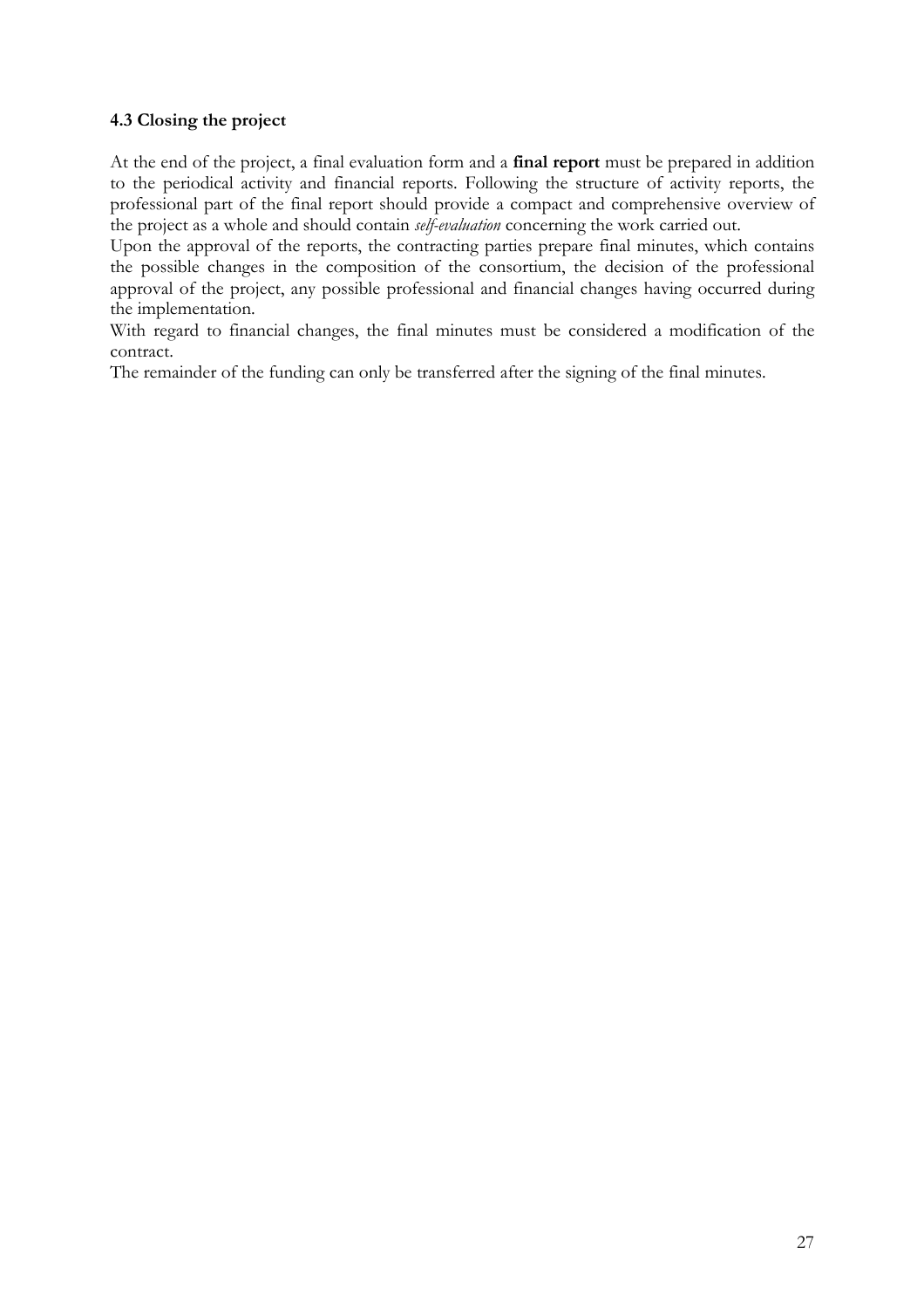## **IV. Appendices**

## **Declarations**

On behalf of ………………<*name of applicant / consortium member*>…………………., as an annex to the funding contract of the successful ………<*name and registration number of project proposal*<sup>&</sup>gt; ………. we make the following declarations:

- 1. We certify that data, information and documents communicated in the project proposal are complete and true.
- 2. We declare that we *have not submitted any proposal for evaluation with the given topic* / *we have submitted the following proposal4* : ………………< *date of funding, name of funder, amount of support* >……………….
- 3. We declare that we have not started the implementation of the project before submitting the proposal.
- 4. We declare that at the time of proposal submission we are not subject to bankruptcy or liquidation proceedings, or dissolution procedure.
- 5. We declare that the proposal we submit complies with the relevant legislation.
- 6. We declare that *our organization has the permits issued by the competent authorities necessary for pursuing activities described in the proposal / we have applied for the permits of competent authorities necessary for pursuing activities described in the proposal / there is no need for special permits to pursue activities described in the proposal2.*
- 7. We take note that our organization is not entitled to the financial contribution if the payment deadline for its public debts has been expired for more than 60 days. According to (5) of §92 of Government Decree 217/1998. (XII. 30.), the funding authority may suspend its payments until public dues are settled, or, according to (6) of §13/A of the Act on Public Finances, it may withhold the financial contribution to counterbalance the public dues of the corresponding organization.
- 8. In order to make the monitoring of public dues described in (4) of  $\frac{13}{A}$  of the Act on Public Finances and in (4) of §92 of Government Decree 217/1998. (XII. 30.) – possible, we authorize the funding authority and the Hungarian State Treasury to acquire information about possible expired public debts, their settlement and their amount, with the aid of our *tax number*  $\int$  *tax ID*, *social security number / social security account number1*.
- 9. We authorize the National Support Monitoring System (OTMR) which is fundamentally a financial monitoring system operated by the Hungarian State Treasury – to provide access to the financial database for those who are eligible under the law (decision-makers, appropriationmanagers, monitoring committees).
- 10. We are aware that, in the case of successful proposals according to Government Decree 217/1998. (XII. 30.) – the funder shall publish the name of the beneficiary, the title, subject and location of the funded project, as well as the amount of support and the total cost of the project.
- 11. We declare that in case of entering into contract, we shall authorize our bank to execute the justifiable prompt collection orders of the funder. (Prompt collection order and this declaration are unnecessary in the case of projects which receive the total amount of financial contribution after the approval of the final report.)

*<sup>4</sup> Delete where appropriate.*

*<sup>2</sup> Underline where appropriate.*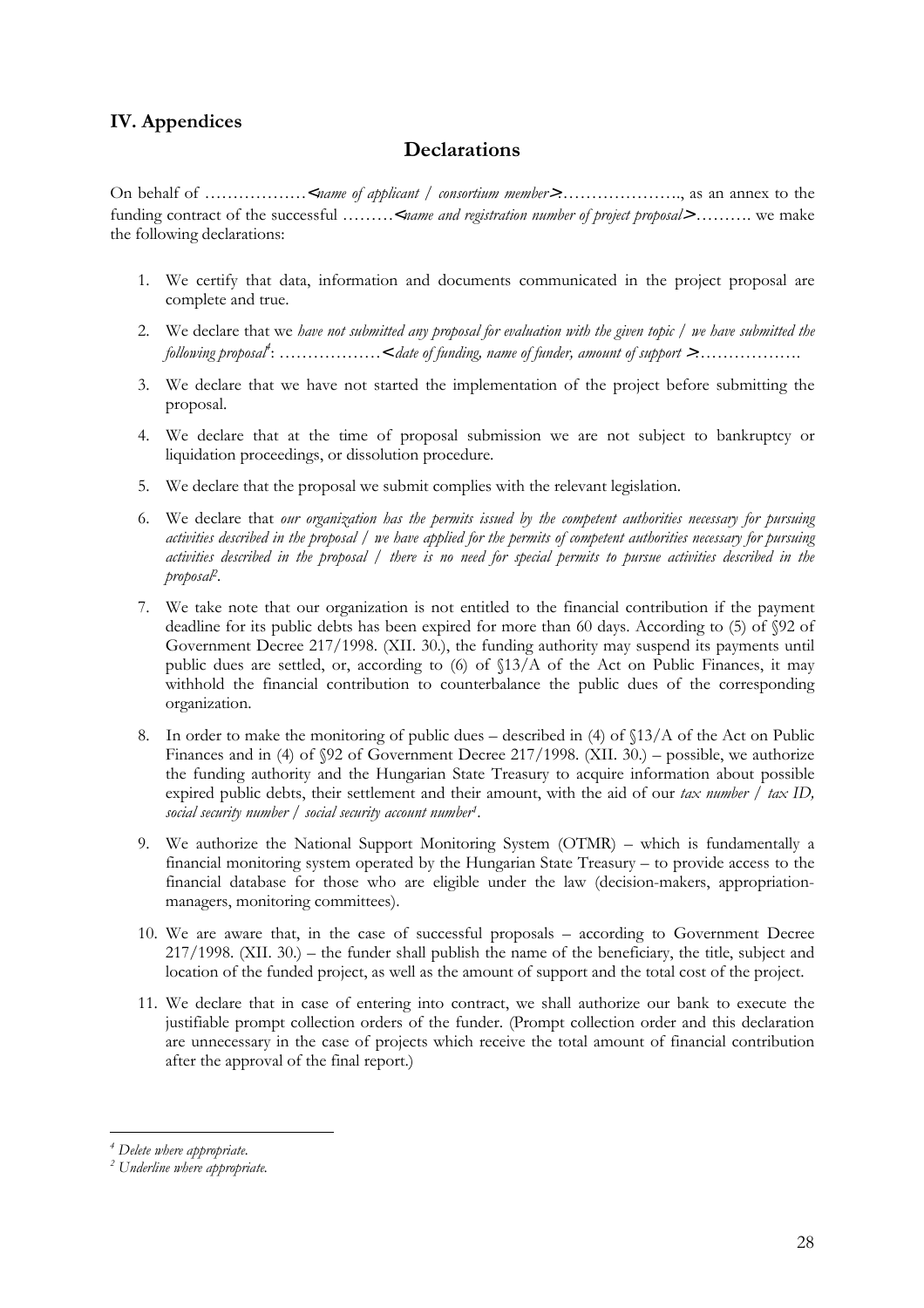- 12. We declare that we have no expired debts arising from any financial support provided by the subsystems of public finances.
- 13. We authorize organizations eligible under the law to check the project proposal from a legal perspective and to monitor the use of funds.
- 14. We take on the obligation to inform the funder without delay if, (1) during the evaluation procedure or before the funding contract expires, our organization becomes subject to bankruptcy or liquidation proceedings, or dissolution procedure, (2) we fail to settle public dues for longer than 60 days, (3) our tax-deduction right changes, (4) our bank account is closed or its number is changed.
- 15. We declare that we *have / do not have*<sup>1</sup> the right to tax-deduction concerning product- and servicecosts incurred under the project and covered by the support.
- 16. We undertake to cover the remaining costs of the project (not covered by the programme) from own resources even if they had been planned to be covered by other financial support(s) originally.
- 17. We authorize the funder to register and handle the data submitted to it within the project proposal. We declare that person(s) whose personal data is communicated in the project proposal explicitly authorized the funder to register and handle that information according to the application procedures. Furthermore, we declare that the persons concerned explicitly authorized the funder to send their personal data abroad (if necessary) for the professional evaluation of the project and its implementation.
- 18. We take on the obligation to submit data referred to in §2 of Government Decree 160/2001 (IX.12.) in Hungarian and English to the funder when signing or modifying the funding contract, as well as at the end of the project.

Done at:

Date:

*authorized signature*

*<sup>1</sup> Delete where appropriate.*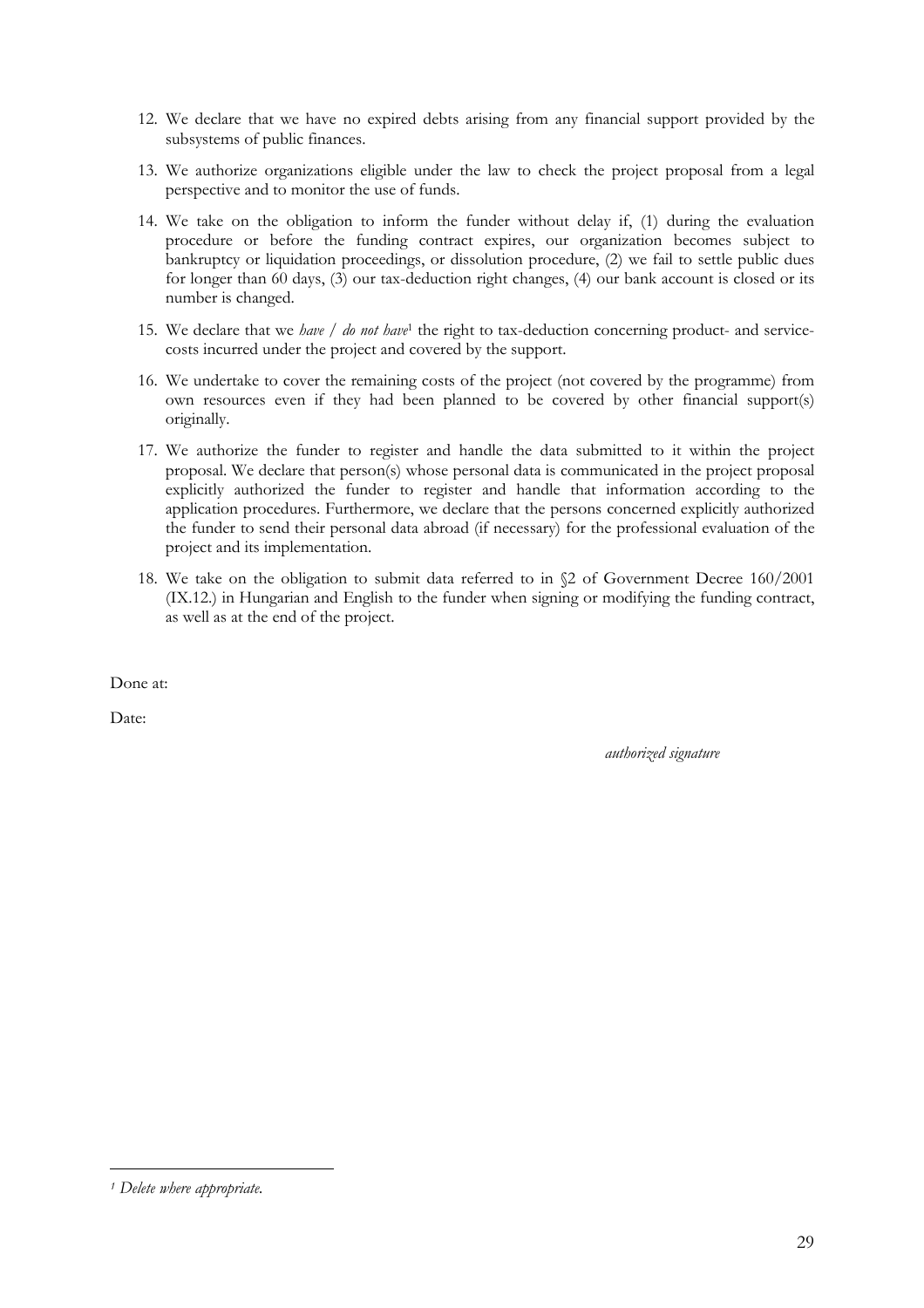## **Declaration of intent concerning the establishment of a consortium**

## **Contracting parties:**

- 1. *consortium member (co-ordinator of the consortium)*
- 2. *consortium member*
- 3. *consortium member*
- 4. *consortium member*

The Parties agree on establishing a consortium with a view to participating in the **Ányos Jedlik** call for proposals as follows.

- 1. The Parties authorize …………………… (application form line 11) to become the coordinator of the project. The task of the co-ordinator is to ensure the administrative and professional management of the proposed project.
- 2. The Parties accept to sign an agreement, until the drawing up of the funding contract, about their shares in the intellectual and other properties created during the implementation of research and development tasks (rights and obligations of members, regulation of mutual relations, joining and leaving, regulation of intellectual property rights, common property or property proportions).

By signing this agreement, the Parties declare to have read and understood the content of the project proposal to be submitted to the …………………….. call for proposals, they agree with its work and financial plan and are willing to accomplish the tasks assigned to them and provide their share of own contribution.

*Place, date and official (authorized) signatures from all participants!*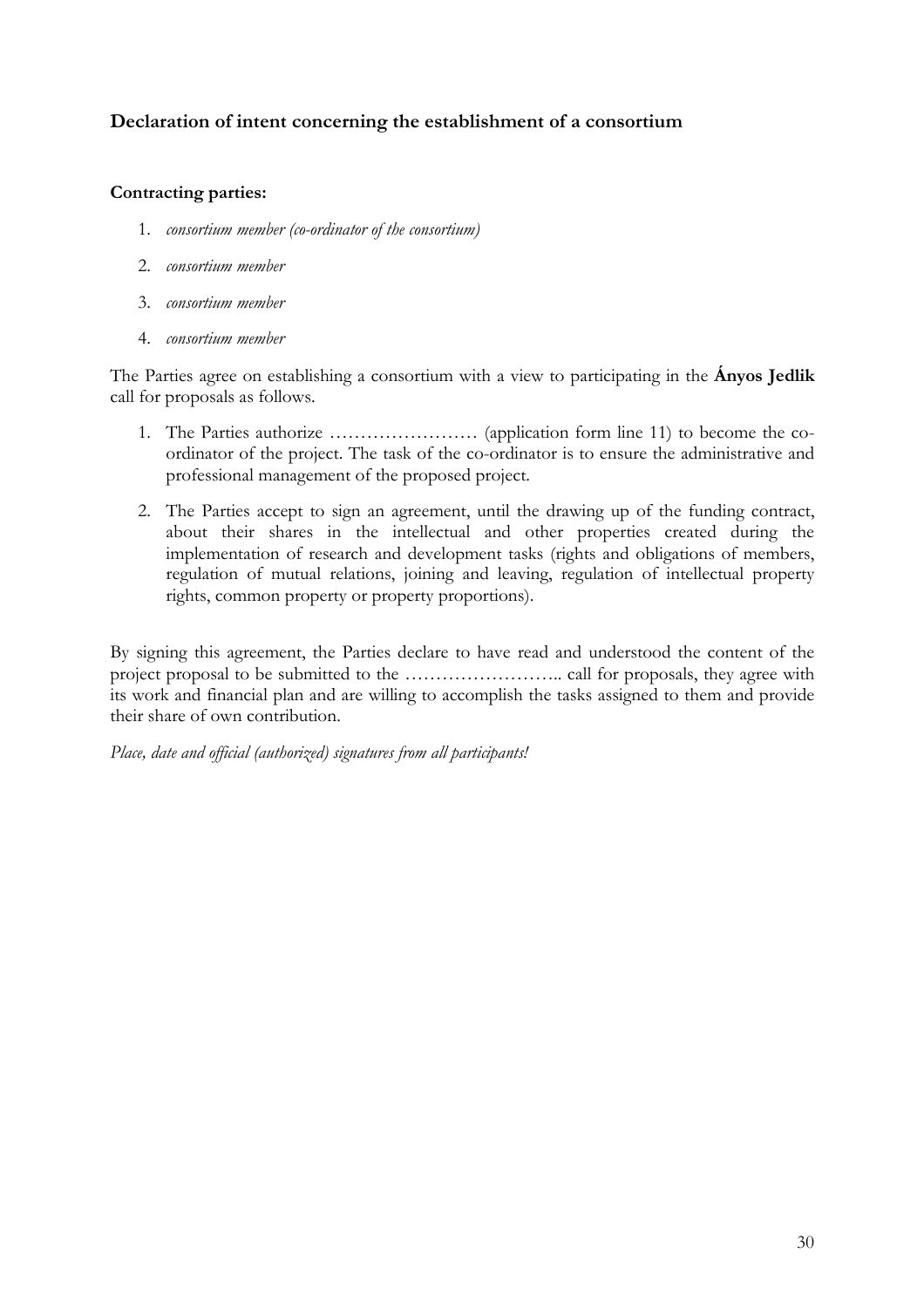#### Declaration about meeting staff requirements<sup>5</sup>

Having understood my civil liability, I declare that for the implementation of the project entitled ………………………….., submitted by ……………………… consortium co-ordinator in the framework of the Ányos Jedlik Programme issued on 20 April 2005, the consortium members shall employ at least three Ph.D students and one postdoc student if the proposal is successful. Moreover, I guarantee that ………………………. consortium member shall employ a researcher having lived abroad for at least 4 consecutive years prior to the funding contract, but returning to Hungary for the duration of the project (……… years) and participating in the implementation of the project. I shall genuinely certify at the signing of the contract that the researcher returning lived abroad for at least 4 years prior to the beginning of the project and that the researcher is a permanent resident in Hungary during the implementation of the project. The personal data regarding ………………………… can be found in the part presenting the most important researchers involved in the project.

……………………2005.

On behalf of consortium leading institution Co-ordinator (authorized signature + stamp)

 $5$  The completion of this declaration is not compulsory. If it is completed, delete where appropriate.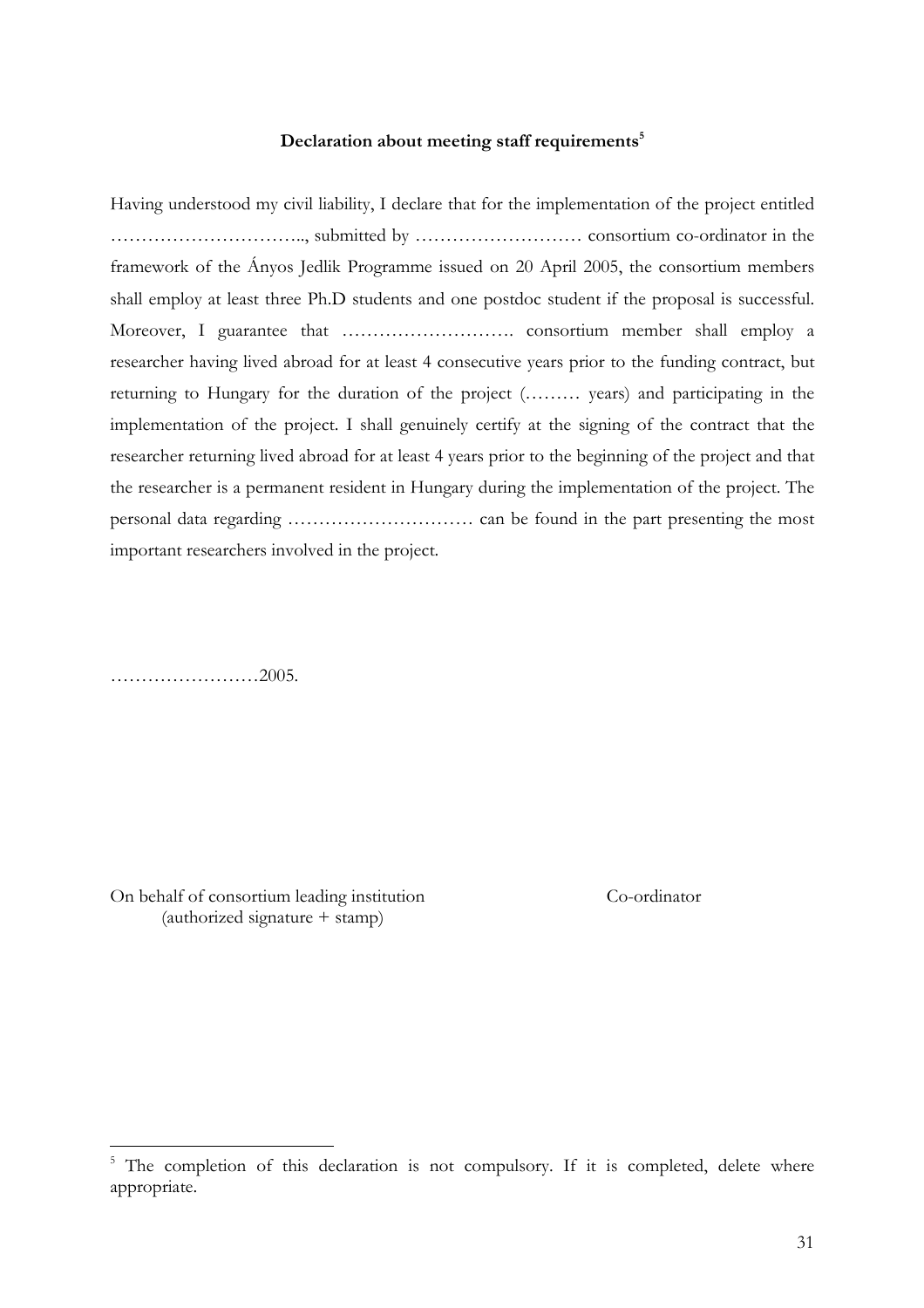## **Title page**

Registration Number of Proposal given by KPI: NKFP-**2 0 0 5**

| Acronym of the proposal                                     | The <acronym of="" proposal="" the=""> should be indicated here</acronym> |
|-------------------------------------------------------------|---------------------------------------------------------------------------|
| Consortium leading enterprise or<br>institution             |                                                                           |
| Co-ordinator's name (person<br>representing the consortium) |                                                                           |
| Title of the project                                        |                                                                           |